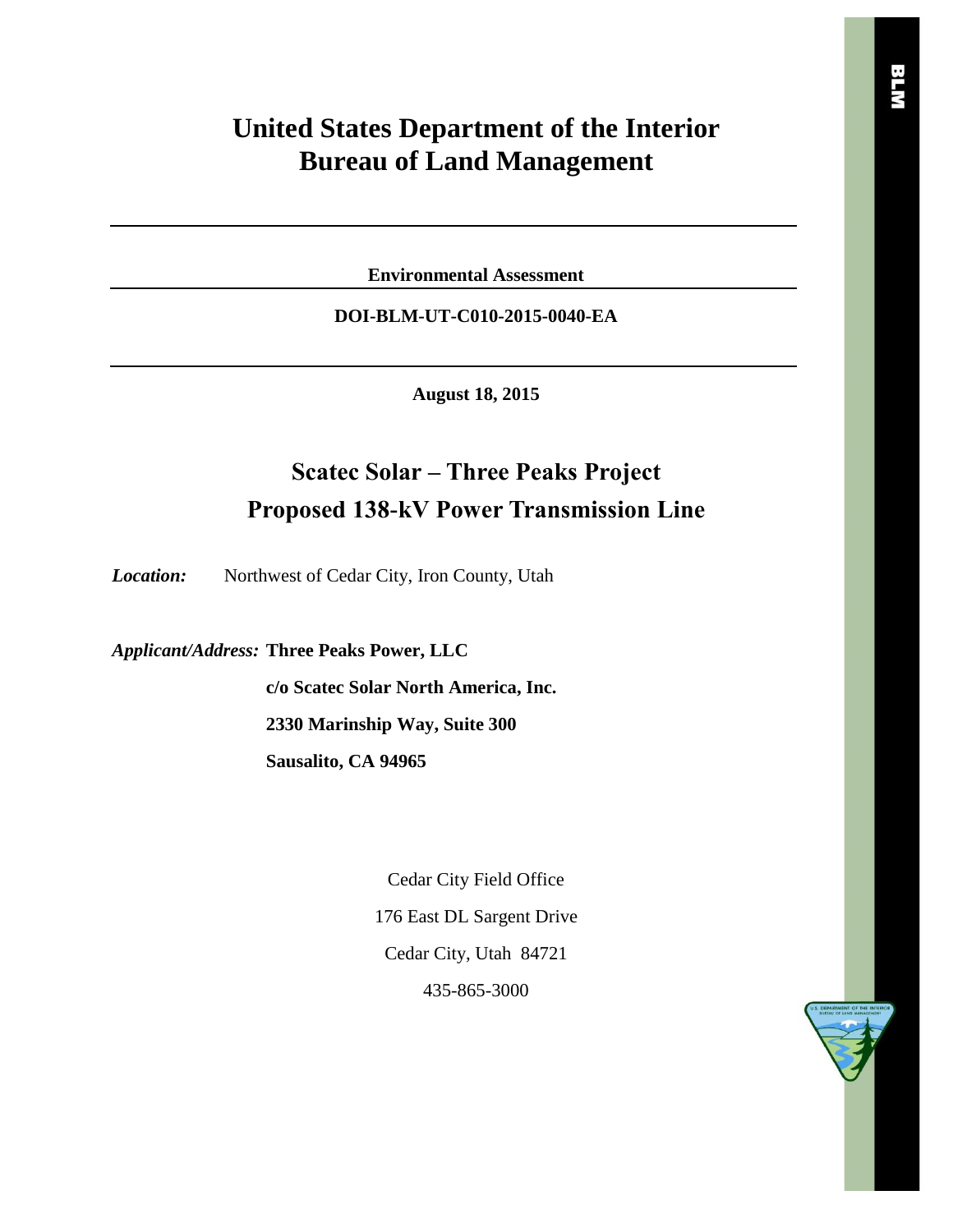# **Table of Contents**

| <b>CHAPTER 1</b> | INTRODUCTION AND NEED FOR THE PROPOSED ACTION  1             |  |
|------------------|--------------------------------------------------------------|--|
| 1.1              |                                                              |  |
| 1.2              |                                                              |  |
| 1.3              |                                                              |  |
| 1.4              | RELATIONSHIPS TO STATUTES, REGULATIONS, AND OTHER PLANS  4   |  |
| 1.5              |                                                              |  |
| 1.6              |                                                              |  |
| <b>CHAPTER 2</b> |                                                              |  |
| 2.1              |                                                              |  |
| 2.2              |                                                              |  |
| 2.2.1            |                                                              |  |
| 2.2.2            |                                                              |  |
| 2.2.3            |                                                              |  |
| 2.2.4            |                                                              |  |
| 2.3              |                                                              |  |
| 2.4              | ALTERNATIVES CONSIDERED, ELIMINATED FROM FURTHER ANALYSIS 12 |  |
| <b>CHAPTER 3</b> |                                                              |  |
| 3.1              |                                                              |  |
| 3.2              |                                                              |  |
| 3.3              |                                                              |  |
| 3.4              |                                                              |  |
| 3.5              |                                                              |  |
| <b>CHAPTER 4</b> |                                                              |  |
| 4.1              |                                                              |  |
| 4.2              |                                                              |  |
| 4.2.1            |                                                              |  |
| 4.2.2            |                                                              |  |
| 4.2.3            |                                                              |  |
| 4.2.4            |                                                              |  |
| 4.3              |                                                              |  |
| 4.4              |                                                              |  |
| 4.4.1            |                                                              |  |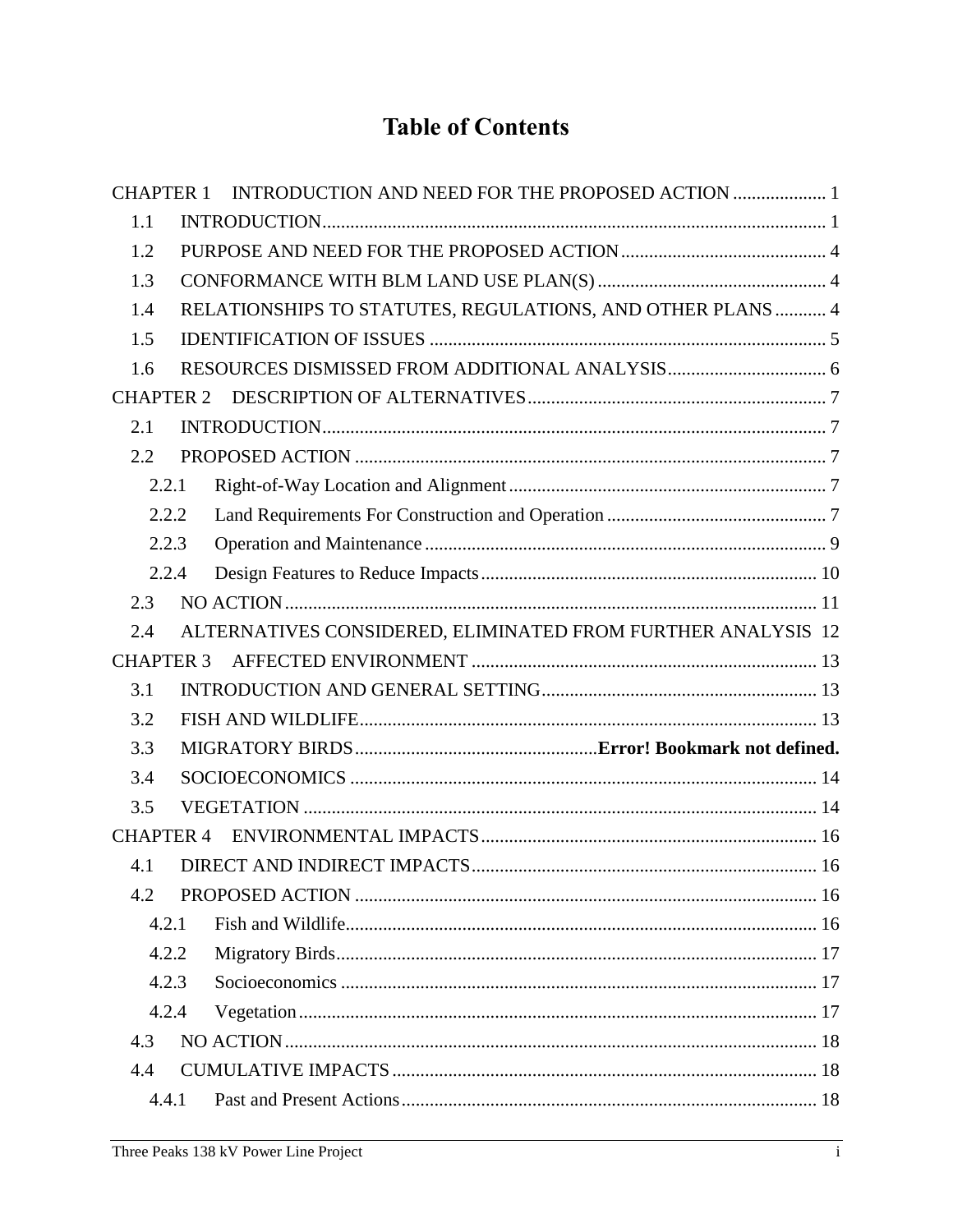# **List of Tables**

# **Appendices**

- Appendix A ID Team NEPA Checklist
- Appendix B Plan of Operations
- Appendix C Additional Supporting Documentation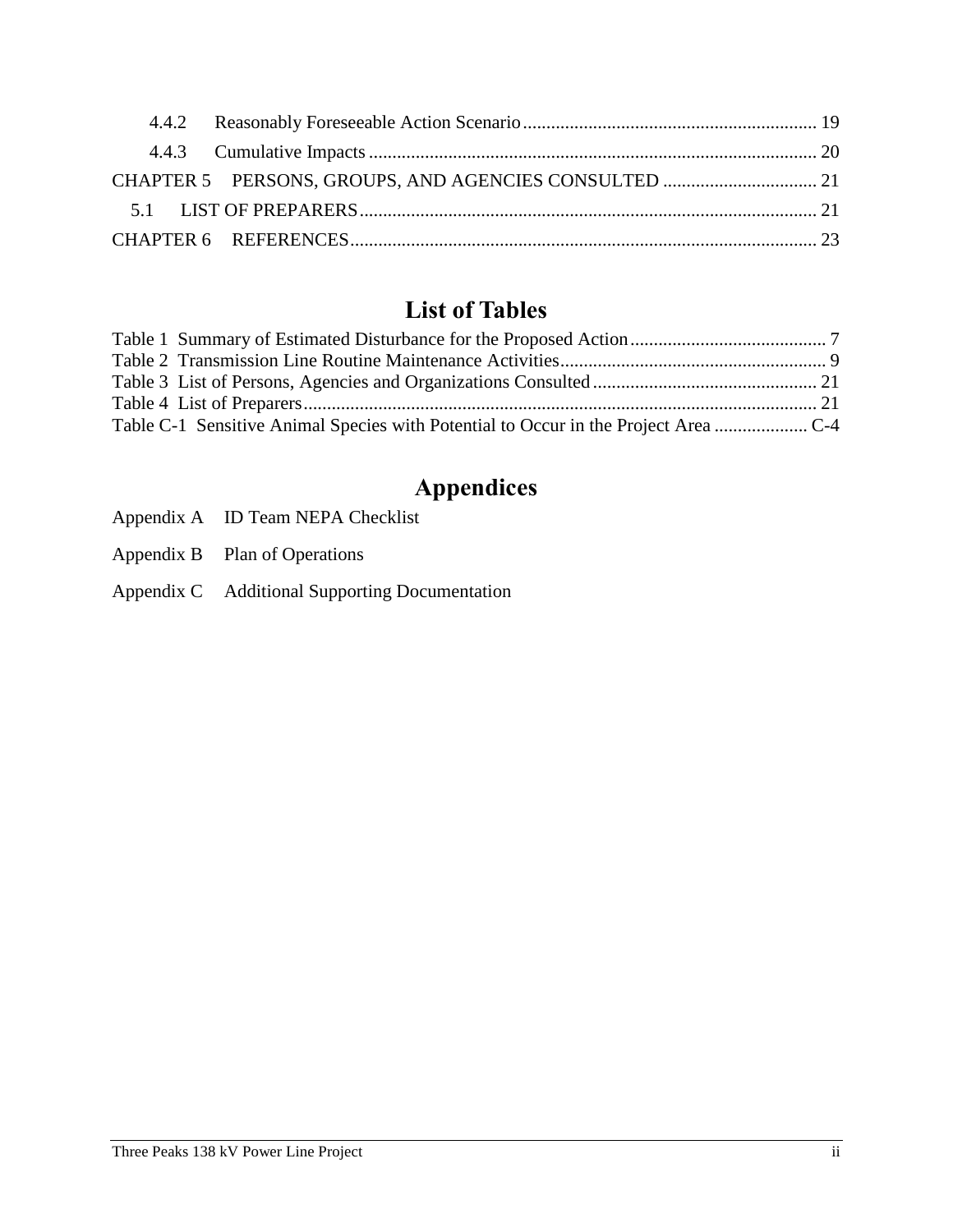# **Scatec Solar – Three Peaks Project Proposed 138-kV Power Transmission Line Environmental Assessment (DOI-BLM-UT-C010-2015-0040-EA)**

## <span id="page-3-0"></span>**CHAPTER 1 INTRODUCTION AND NEED FOR THE PROPOSED ACTION**

#### <span id="page-3-1"></span>**1.1 INTRODUCTION**

Three Peaks Power, LLC (TPP), is wholly owned and operated by Scatec Solar North America, Inc. The company has filed an SF-299 *Application for Transportation and Utility Systems and Facilities on Federal Lands* within the Bureau of Land Management (BLM)'s Cedar City Field Office (CCFO). TPP proposes to construct, operate, and maintain a 2.1 mile segment of new transmission line to support power transmission from the future Three Peaks Solar Power Plant to the existing Rocky Mountain Power/PacifiCorp Three Peaks Substation approximately 10 miles northwest of Cedar City (**Figure 1**). The 138 kilovolt (kV) overhead line would be the centerline for a 100-foot wide right of way (ROW; **Figure 2**).

This Environmental Assessment (EA) has been prepared to disclose and analyze the environmental consequences of construction, operation, and maintenance of the TPP overhead transmission line. This EA is a site-specific analysis of potential impacts that could result from the implementation of the Proposed Action or Alternatives to the Proposed Action. The EA assists the BLM in project planning and ensuring compliance with the National Environmental Policy Act (NEPA), and in making a determination as to whether any "significant" impacts (as defined under 40 CFR 1508.27) could result from the Proposed Action. An EA provides evidence for determining whether to prepare an Environmental Impact Statement (EIS) or a statement of "Finding of No Significant Impact" (FONSI). If the decision makers determine that this project has "significant" impacts following the analysis in the EA, then an EIS would be prepared for the project. If not, a Decision Record (DR) may be signed for the EA approving the selected alternative, whether the Proposed Action or another alternative. A DR, including a FONSI statement, documents the reasons why implementation of the selected alternative would not result in significant environmental impacts beyond those already addressed in the Cedar, Garfield, Beaver, Antimony (CGBA) Resource Management Plan (RMP; BLM 1986).

The Three Peaks Solar Power Plant would be an 80 megawatt (MW) alternating current (ac) solar photovoltaic (PV) power plant constructed on private property northwest of Cedar City in Iron County, Utah. The proposed transmission line would originate at the Three Peaks Solar Power Plant and traverse about 5,500 feet (1.04 miles) of private land and another 5,500 feet (1.04 miles) across public lands administered by the CCFO. The transmission line would transmit up to 210,000 megawatt hours (MWh) of renewable solar electricity per year to the Rocky Mountain Power system.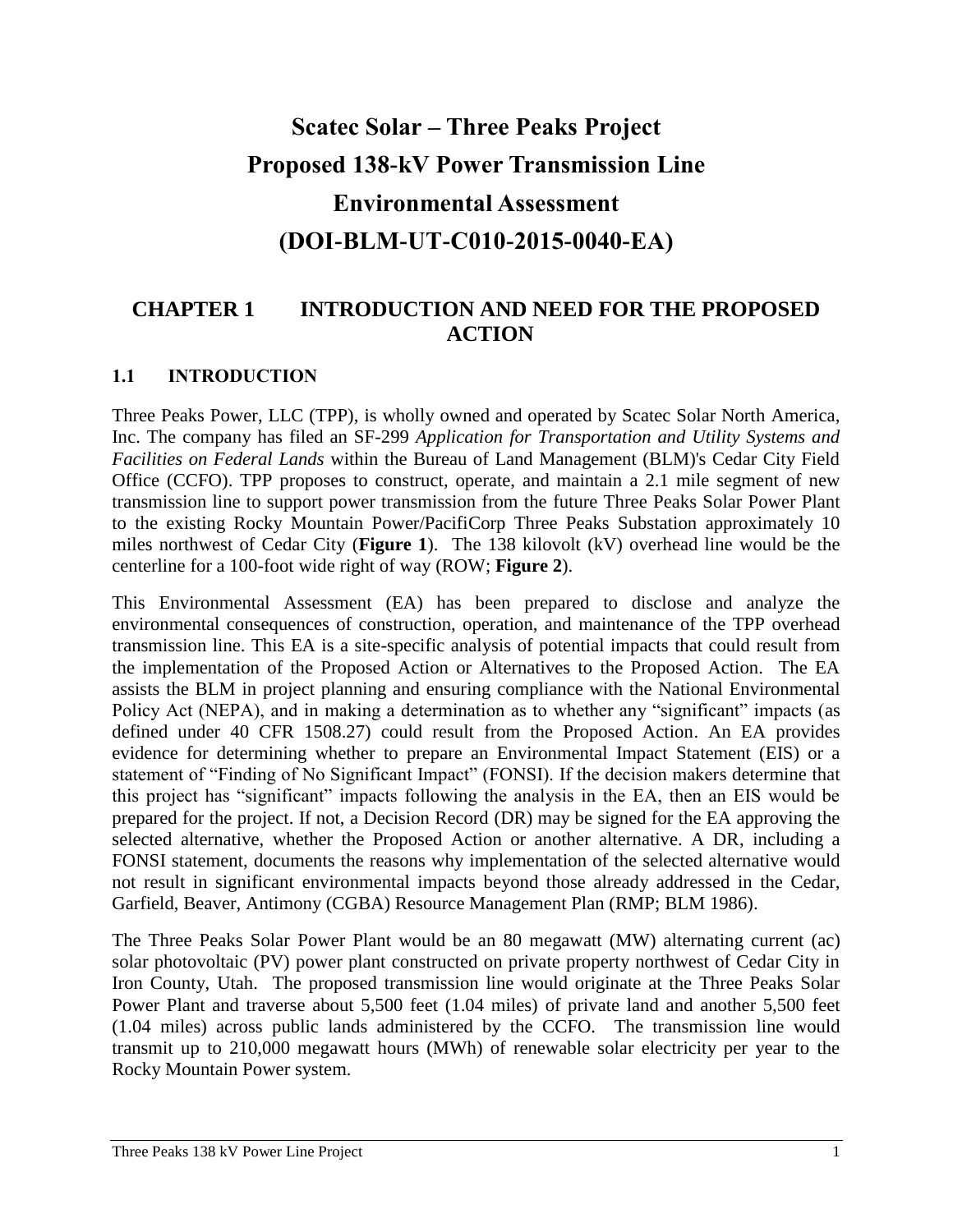**Figure 1 Project Location and Land Ownership**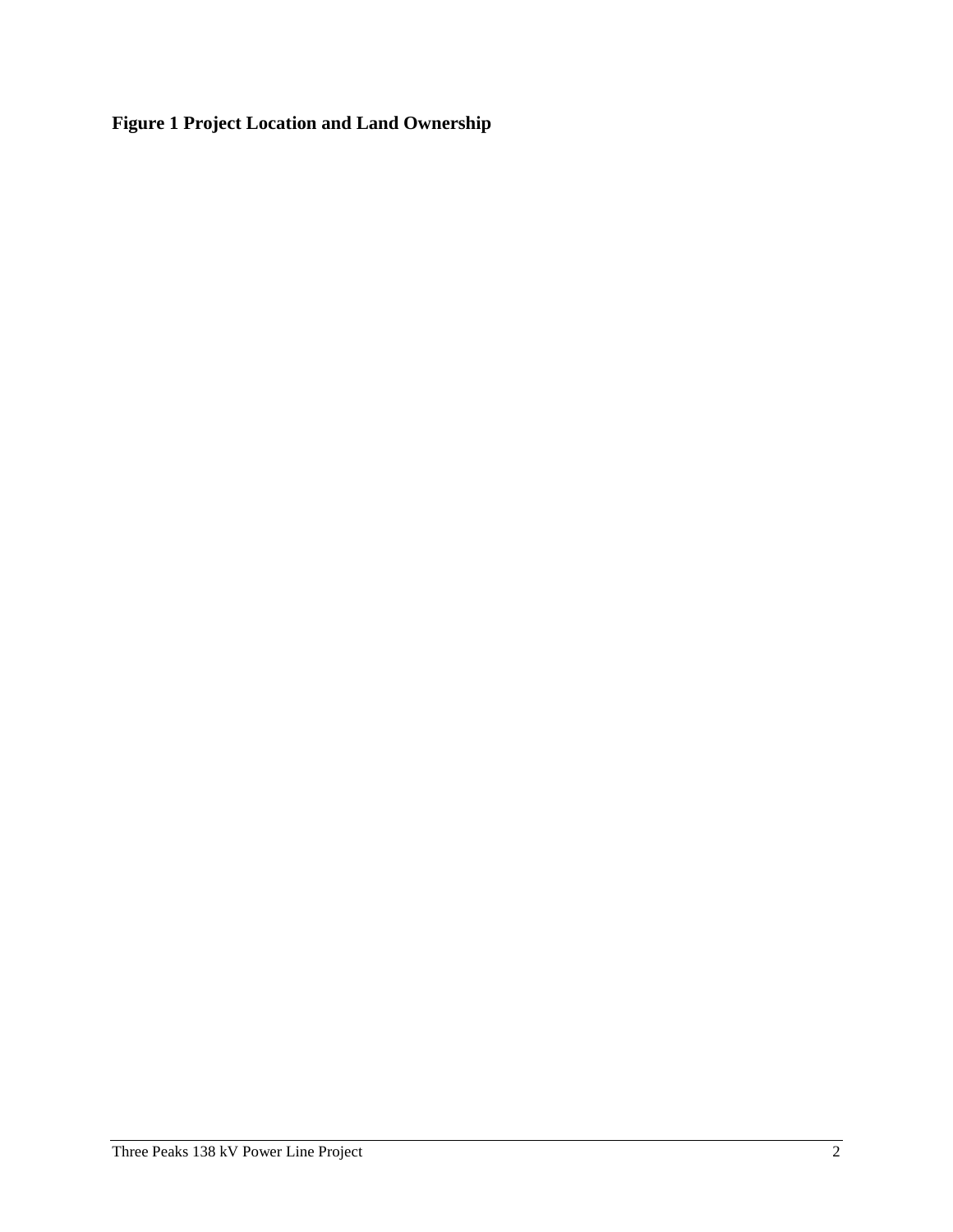**Figure 2 Project Area**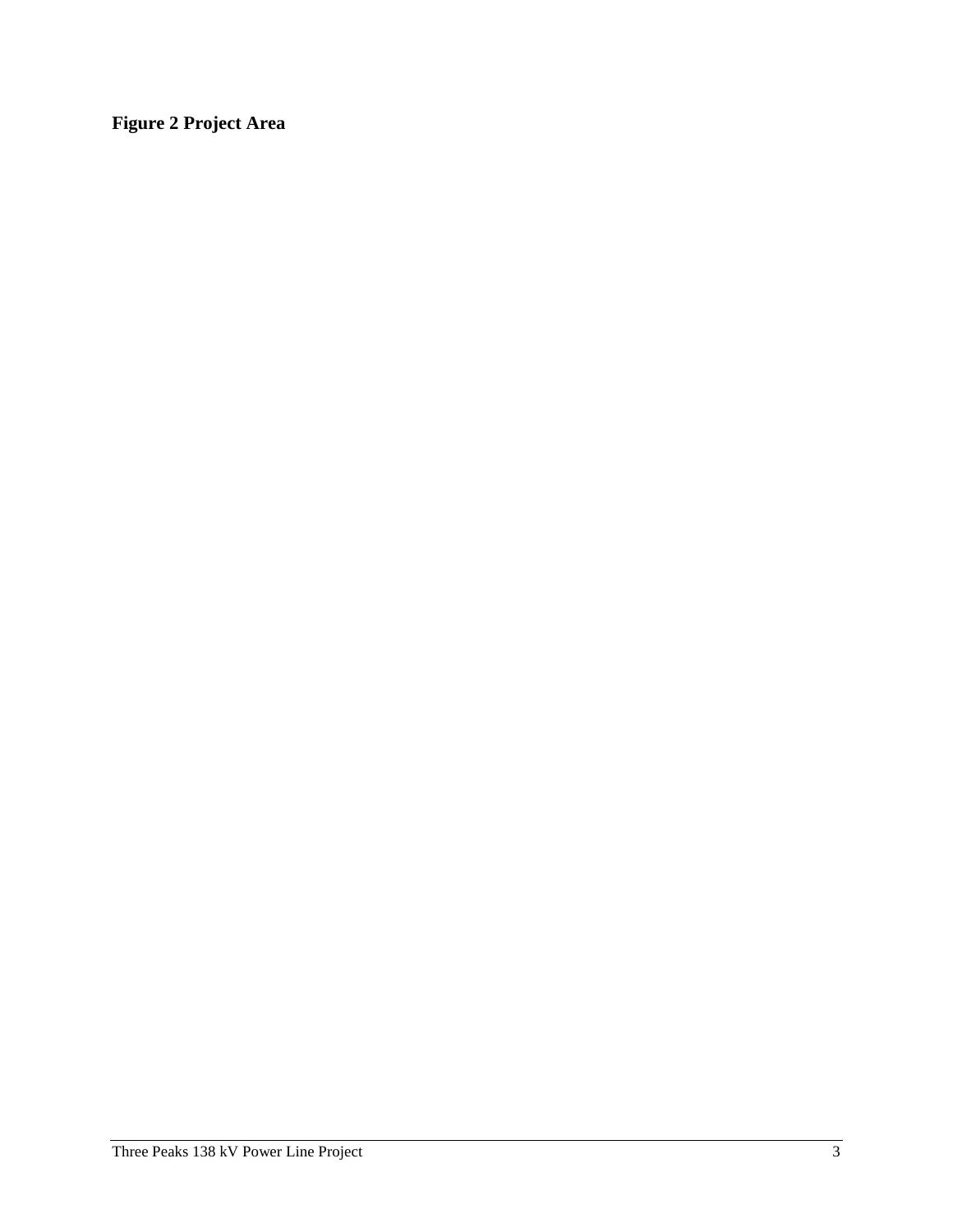This chapter presents the purpose and need for the project, as well as the relevant issues, i.e., those elements of the human environment that could be affected by implementation of the project. The Proposed and No Action alternatives are presented in **Chapter 2**. The existing and/or affected environment is described for those resources identified as potentially impacted by the project in **Chapter 3**. The potential environmental impacts or consequences resulting from the implementation of the Proposed and No Action alternatives are then analyzed in **Chapter 4** for each of the identified issues. **Chapter 5** identifies the people responsible for preparation of the EA, and **Chapter 6** shows the references cited.

## <span id="page-6-0"></span>**1.2 PURPOSE AND NEED FOR THE PROPOSED ACTION**

The purpose of the BLM action is to respond to the ROW application submitted by TPP to cross public lands in order to provide legitimate use of that land under Title V, Section 501, of the Federal Land Policy and Management Act (FLPMA) (43 U.S.C. § 1761), and to meet the applicant's objective of transmitting power from the Three Peaks Solar Power Plant to the Rocky Mountain Power system while preventing undue degradation per 43 CFR 2810.2 (a-d).

The need for the BLM action is established by the BLM's responsibility under the FLPMA (43 U.S.C. § 1761) to respond to a request for a ROW grant while avoiding or minimizing adverse impacts to other resource values and locating the uses in conformance with land-use plans. It is the policy of the BLM to authorize all ROW applications at the discretion of the authorized officer in the most efficient and economical manner possible.

#### <span id="page-6-1"></span>**1.3 CONFORMANCE WITH BLM LAND USE PLAN(S)**

The Proposed Action and alternatives described below are in conformance with the CGBA RMP, approved 1986, as amended May 25, 2004 (BLM 1986). They conform to Objective II A on page 4, which states:

"*The objectives of the lands program are to provide more effective public land management and to improve land use, productivity and utility through: a) accommodation of community expansion and economic development needs; b) improved land ownership patterns; and c) providing for the authorization of legitimate uses of public lands by processing use authorization such as rights-of-way, leases, permits, and State land selections in response to demonstrated public need."*

It has been determined that the Proposed Action and alternative(s) would not conflict with other decisions throughout the plan.

#### <span id="page-6-2"></span>**1.4 RELATIONSHIPS TO STATUTES, REGULATIONS, AND OTHER PLANS**

The Proposed Action is consistent with federal, state, and local laws, regulations, and plans to the maximum extent possible, including the following:

- Title V of the FLPMA of October 21, 1976 (90 Stat. 2776, 43 U.S.C. 1761) and the regulations issued there under at 43 Code of Federal Regulations, part 2800
- Taylor Grazing Act of 1934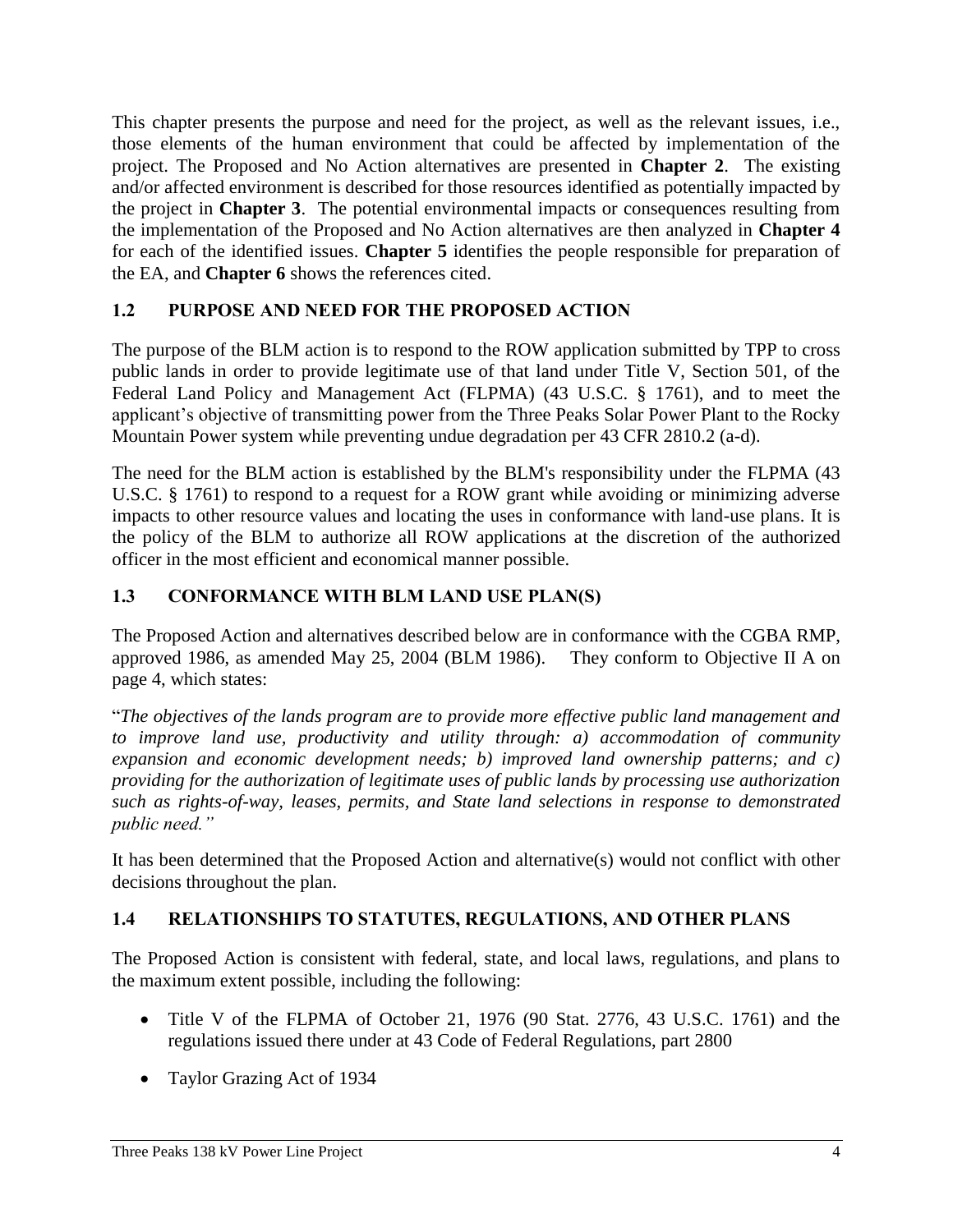- Federal Land Policy and Management Act of 1976
- Title 54 U.S.C. 306108 (commonly known as Section 106 of the National Historic Preservation Act)
- Memorandum of Understanding Between the BLM CCFO and Paiute Indian Tribe of Utah
- Utah Prairie Dog Revised Recovery Plan 2012 (USFWS 2012)
- 1962 Bald and Golden Eagle Protection Act
- Endangered Species Act of 1973 (16 U.S.C. 1531 et seq.), as amended.
- BLM Manual 6840- Special Status Species Management
- Migratory Bird Treaty Act
- Utah Comprehensive Wildlife Conservation Strategy (CWCS)
- Best Management Practices for Raptors and Their Associated Habitats in Utah (IM: 2006-096)
- Utah's Standards for Rangeland Health address upland soils, riparian/wetlands, desired and native species and water quality. These resources are either analyzed later in this document or, if not impacted, are listed in the attached Interdisciplinary Team NEPA Checklist (Appendix A).
- Executive Order 12898 (environmental justice)
- Executive Order 13112 (invasive species)
- BLM's Final Environmental Impact Statement: Vegetation Treatment on BLM Lands in Thirteen Western States, July 1991.

## <span id="page-7-0"></span>**1.5 IDENTIFICATION OF ISSUES AND AFFECTED RESOURCES**

Public notification of the project was provided on March 18, 2015 via the Environmental Notification Bulletin Board (BLM 2015), a BLM internet web site used to notify the public of potential projects on public lands in Utah. No comments were received regarding this project. Based on the Interdisciplinary Team NEPA Checklist (**Appendix A**), the following issues were carried forward for analysis in this EA. A full list of issues considered, including those dropped from analysis, is found in the checklist in **Appendix A.**

**Fish and Wildlife:** Red-tailed hawks are known to nest in the project area. Surveys for raptor would be required prior to construction activities. The area is used by mule deer but not to the degree that analysis is required.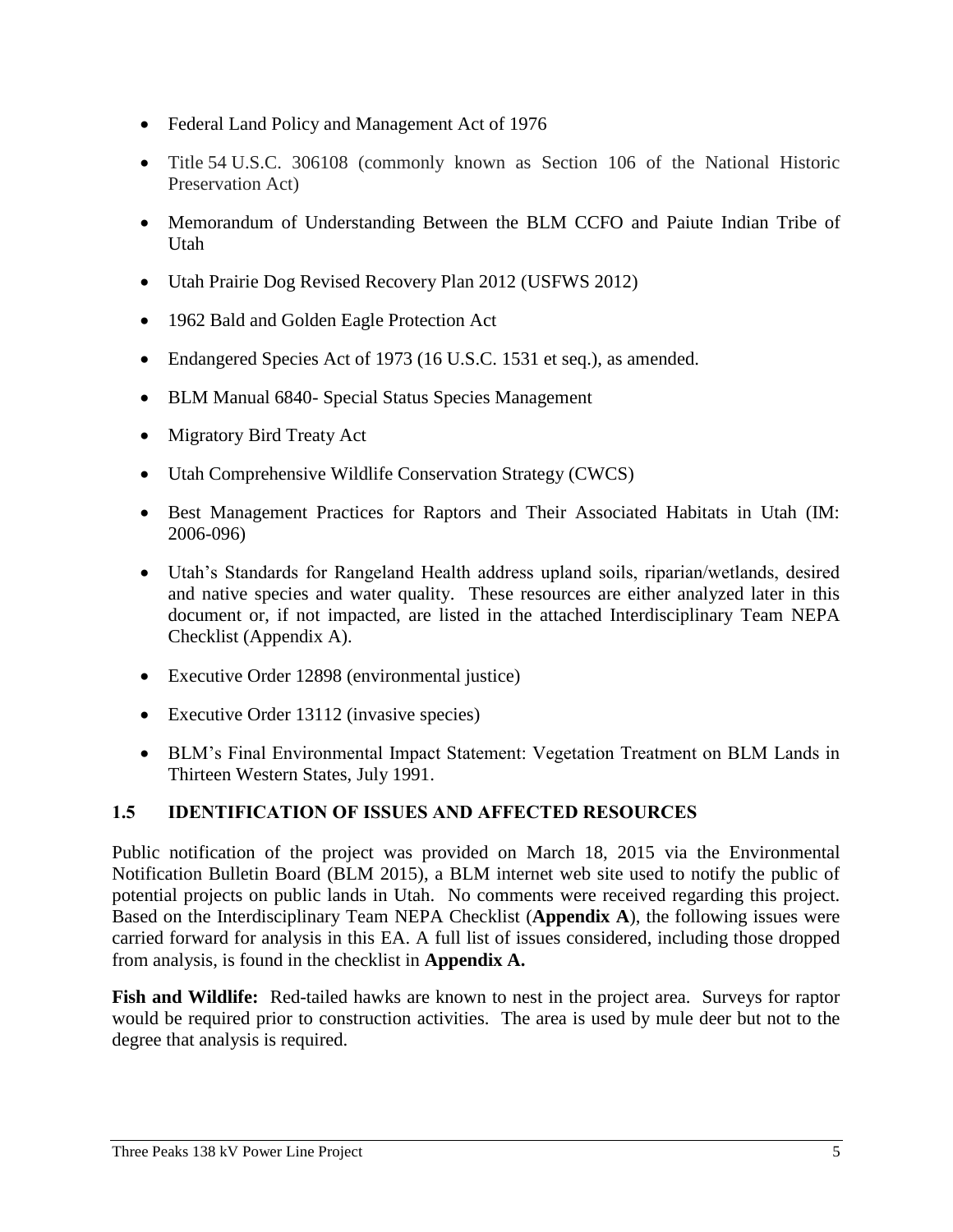**Migratory Birds:** There is potential for migratory birds, including raptors, to occur in the Project Area. To avoid impacts to nesting birds, construction would not take place during the nesting season March 15 – July 30.

**Socio-Economics:** The NEPA document should discuss the impacts that the project may have on job opportunities, property taxes, and local economic growth.

**Special Status Animal Species:** Surveys would be required for special status raptor species. Burrowing owls and ferruginous hawks are known to occur in the area.

**Vegetation:** Currently, the vegetative community is dominated by pinyon pine and juniper. Understory vegetation, particularity perennial grasses, are limited throughout the proposed project area. It would be expected that the post-construction reclamation efforts would provide a diverse composition and production of perennial grasses, forbs, and shrubs.

## <span id="page-8-0"></span>**1.6 RESOURCES DISMISSED FROM ADDITIONAL ANALYSIS**

The BLM is required to consider many resources and authorities when evaluating a federal action. Those elements of the human environment that are subject to the requirements specified in statute, regulation, or executive order (BLM H-1790-1, Appendix 1) but have been determined by BLM resource specialists to be not present in the area addressed in this EA, or to be present but not affected, are identified (determination of NP or NI) and summarized in the CCFO's Interdisciplinary Team NEPA Checklist (**Appendix A**).

#### **1.7 SUMMARY**

This chapter has presented the purpose and need for the project, as well as the relevant issues, i.e., those elements of the human environment that could be affected by implementation of the project. The Proposed and No Action Alternatives are presented in **Chapter 2**. The existing and/or affected environment is described for those resources potentially impacted by the project in **Chapter 3**. The potential environmental impacts or consequences resulting from the implementation of the Proposed and No Action Alternatives are then analyzed in **Chapter 4** for each of the identified issues. **Chapter 5** identifies the people responsible for preparation of the EA, and **Chapter 6** shows the references cited.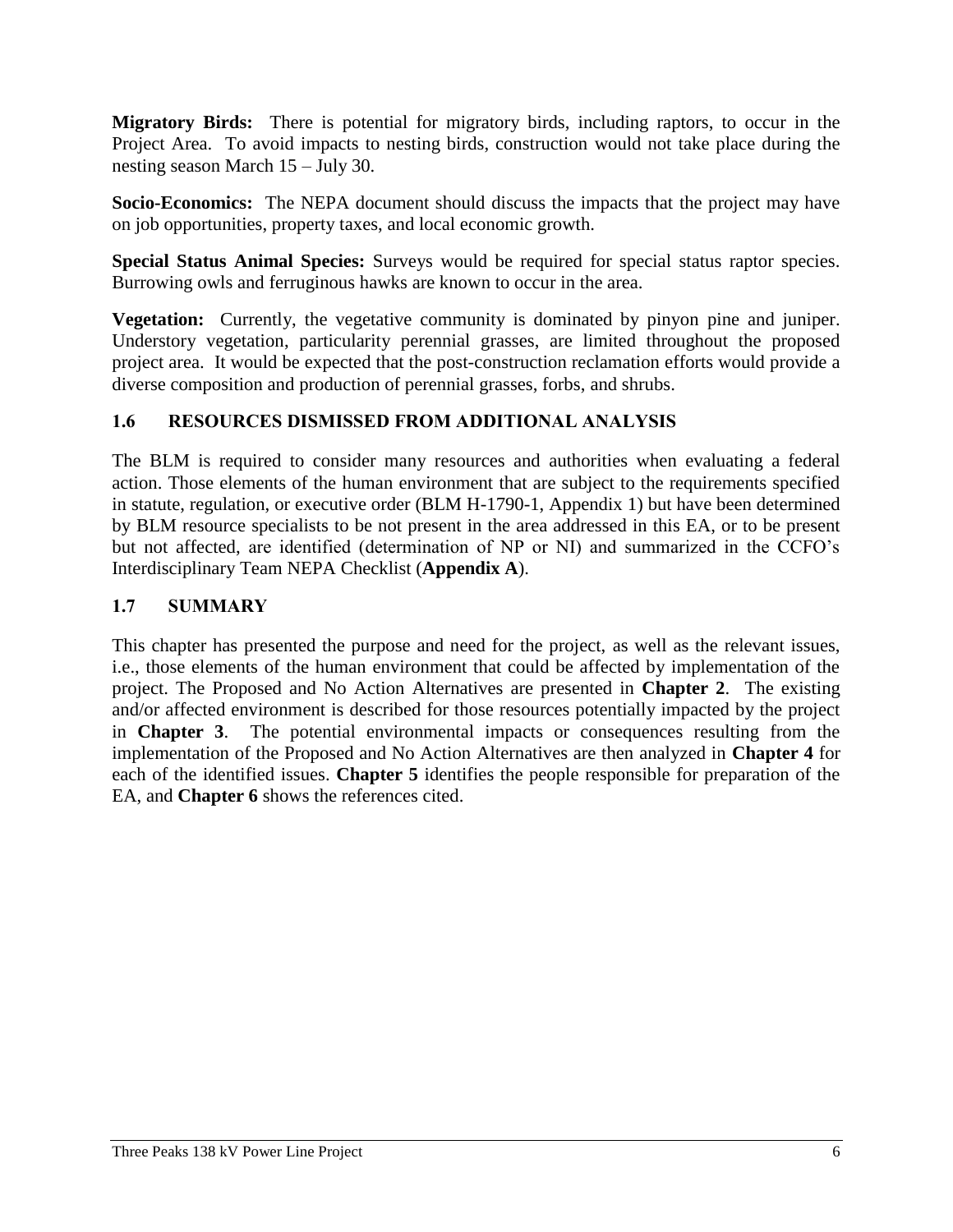## **CHAPTER 2 DESCRIPTION OF ALTERNATIVES**

### <span id="page-9-1"></span><span id="page-9-0"></span>**2.1 INTRODUCTION**

This environmental assessment focuses on the Proposed and No Action alternatives. Other alternatives were not analyzed because the issues identified during scoping did not indicate a need for additional alternatives or mitigation beyond those contained in the Proposed Action. The No Action alternative is considered and analyzed to provide a baseline for comparison of the potential impacts of the Proposed Action.

#### <span id="page-9-2"></span>**2.2 PROPOSED ACTION**

The Proposed Action is to construct, operate, and maintain a 138 kV overhead transmission line between the planned Three Peaks Solar Power Plant and the existing Three Peaks substation along the route shown on **Figures 1** and **2**. Additional details of the proposed action are contained in the Plan of Development (POD) in Appendix B.

#### <span id="page-9-3"></span>**2.2.1 Right-of-Way Location and Alignment**

The proposed power line would start at the planned Three Peaks Solar Power Plant in the northwestern corner of Section 30, Township 34 South, Range 11 West, Salt Lake Base and Meridian, and then proceed westerly over about 5,500 feet (1.04 miles) of private land. Then the powerline would continue across another 5,500 feet (1.04 miles) of federal land administered by the BLM in the eastern half of Sections 26 and 35, Township 34 South, Range 12 West terminating in Section 35 at the existing Rocky Mountain Power, Three Peaks Substation.

The ROW requested on BLM-administered land is 100-feet wide (50 feet each side of the center line). This width would encompass the power poles, the conductors, and any guy wires extending out from the poles. With the exception of some access, it would also encompass all areas necessary for construction and maintenance of the line.

#### <span id="page-9-4"></span>**2.2.2 Land Requirements For Construction and Operation**

<span id="page-9-5"></span>**Table 1** below outlines the anticipated land requirements and disturbance estimates for the proposed power line.

| <b>Project Component</b>                                | <b>BLM</b>                             | <b>Private</b>                       | <b>Total</b>                          |
|---------------------------------------------------------|----------------------------------------|--------------------------------------|---------------------------------------|
| Length of Power Line                                    | 5,500 feet<br>$(1.04 \text{ miles})$   | 5,500 feet<br>$(1.04 \text{ miles})$ | 11,000 feet<br>$(2.08 \text{ miles})$ |
| Acreage of ROW                                          | $12.63$ acres                          | $12.63$ acres                        | $25.26$ acres                         |
| Number of Poles                                         | 9                                      | 9                                    | 18                                    |
| Temporary disturbance for construction of<br>structures | 4.14 acres                             | 4.14 acres                           | 8.28 acres                            |
| Long-term disturbance for structures                    | $0.011$ acres                          | $0.011$ acres                        | $0.022$ acres                         |
| Length of temporary access road including<br>spur roads | $6,000$ feet<br>$(1.14 \text{ miles})$ | 5,500 feet<br>$(1.04 \text{ miles})$ | 11,500 feet<br>$(2.18 \text{ miles})$ |

#### **Table 1 Summary of Estimated Disturbance for the Proposed Action**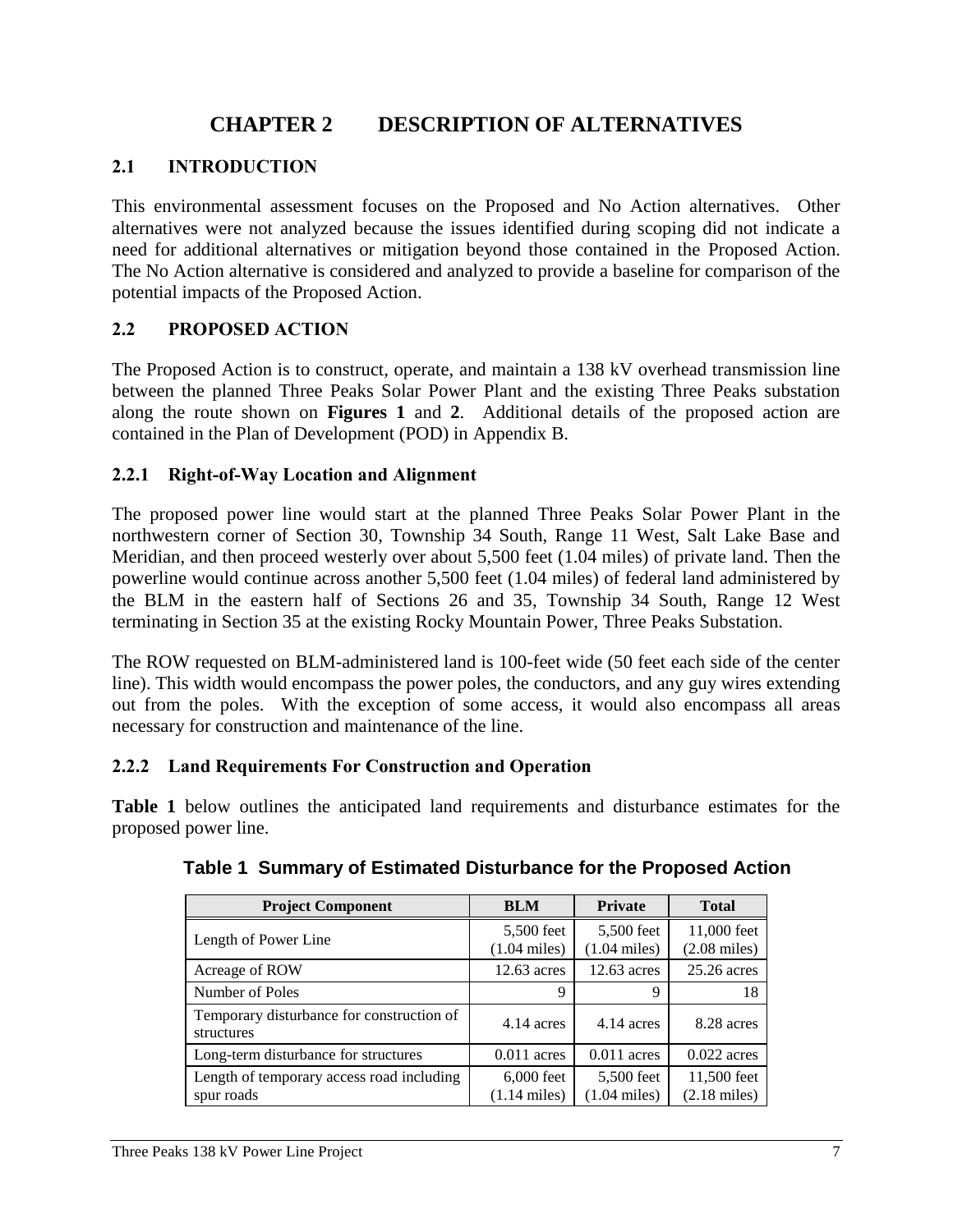| <b>Project Component</b>                          | BLM          | <b>Private</b> | <b>Total</b>       |
|---------------------------------------------------|--------------|----------------|--------------------|
| Road disturbance <sup>1</sup>                     | $1.93$ acres | 1.77 acres     | 3.7 acres          |
| Staging and laydown areas                         |              | $2.75$ acres   | 2.75 acres         |
| Conductor pulling and splicing areas <sup>2</sup> | 2.30 acres   | $1.15$ acres   | $3.45$ acres       |
| <b>Total Disturbance</b>                          | 8.37 acres   | 9.81 acres     | <b>18.18 acres</b> |

<sup>1</sup>The entire length of the proposed power line follows or parallels an existing two track route. The disturbance estimates includes land previously disturbed by these roads.

²There would be two 400x125 foot pulling areas on BLM land and one 400x125 foot pulling area on private land owned by the applicant. On BLM land, the areas would extend 25 feet beyond the long-term ROW.

#### **2.2.2.1 Access**

Access from Interstate 15 (I-15) for delivery of materials would be north along State Road (SR) 130 from the north Cedar City exit to the Enoch Road and then west to the Lund Highway. Material storage, construction, and laydown areas would be near the power plant area on private lands. Some materials may be delivered to the work areas from the south Cedar City exit on SR-56 and then north on Lund Highway.

The entire length of the proposed power line follows or is paralleled by existing two track routes that would be used for construction and maintenance access. Some short spur routes would be created mainly by cross country travel and the existing two track routes may have to be widened to approximately 14 feet for use by construction equipment. Some excavation and fill of small washes may be necessary. If needed, metal culverts would be placed in drainages. All construction vehicle movement outside of the ROW would be restricted to pre-designated access, contractor acquired access, or public roads. Access would be limited to the minimum necessary for construction and maintenance.

No long-term blockages of existing roads and trails as a result of project construction would be anticipated. Temporary traffic delays on existing roads and trails would be limited to 15 to 30 minutes. Delays impacting weekend and holiday traffic would be avoided.

If damaged by construction activities, fences and gates would be repaired to their original predisturbed condition as required by the BLM. Sixteen-foot steel stock gates would be permanently installed at intersection of the ROW with existing fences to facilitate access by the applicant and to discourage improper off-highway vehicle (OHV) use of the ROW. Following construction any culverts would be removed and the access routes would be reclaimed back to their two track profile.

#### **2.2.2.2 ROW Cleanup and Restoration**

The applicant would ensure construction sites, laydown yards, pulling and splicing sites, and access routes are kept in an orderly condition during the construction period. Crews would collect excess vegetation, waste construction materials, and rubbish from all construction areas, haul them away, and dispose of them at approved sites. All construction areas not needed for normal maintenance would be returned to their original condition, where feasible, as specified by the BLM. Any damaged gates and fences would be repaired. The applicant would be responsible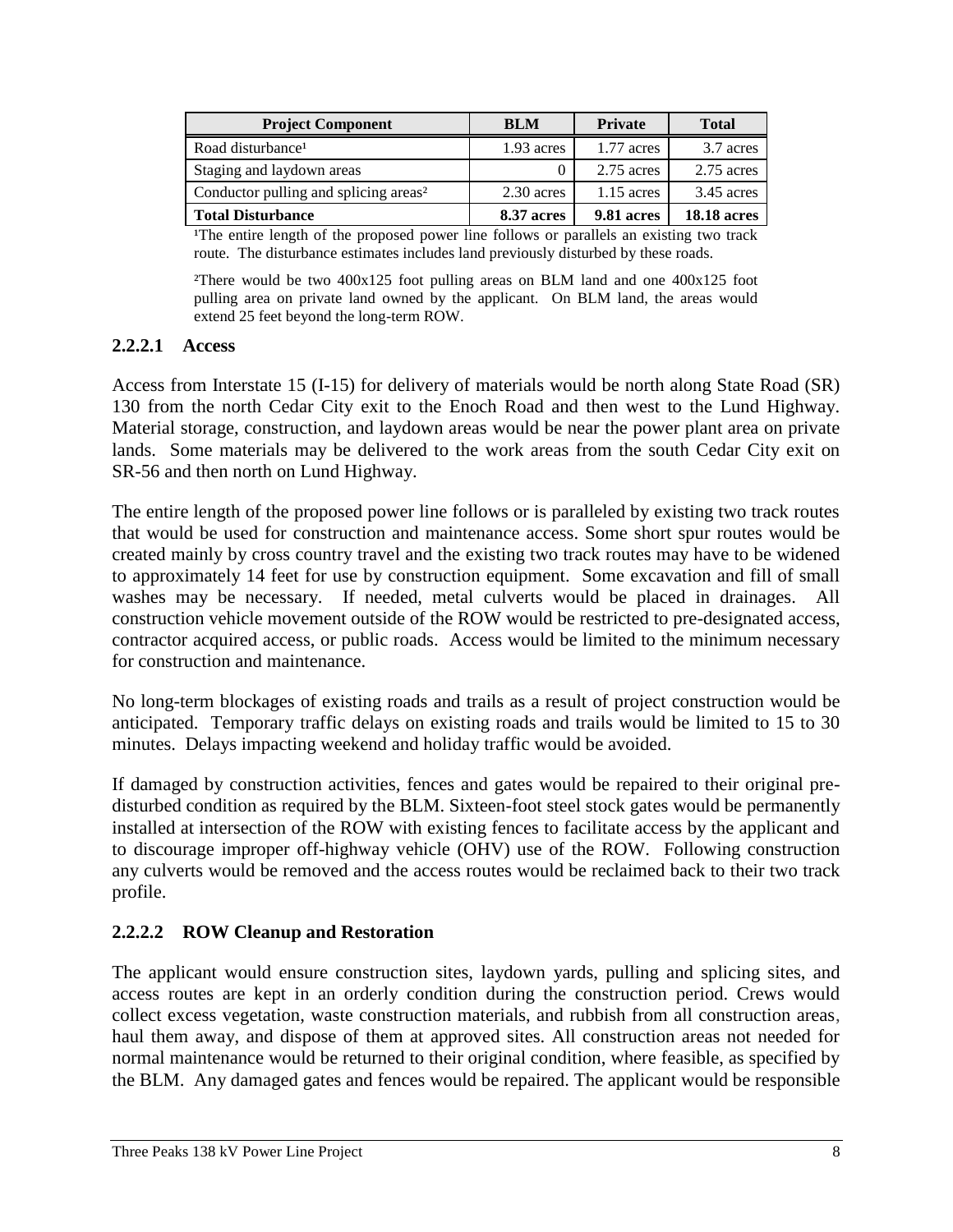for reseeding all temporarily disturbed areas, as determined by the BLM or landowner, and monitoring for weed infestation.

## <span id="page-11-0"></span>**2.2.3 Operation and Maintenance**

The day to day operation of the line as well as routine and emergency maintenance would be direct by the applicant using a monitoring system located at the power plant.

## **2.2.3.1 Routine Maintenance Activities**

Routine maintenance activities are ordinary maintenance tasks that are regularly carried out. They are limited in scope, accomplished by relatively small crews using a minimum of equipment, and usually conducted within a time frame from a few hours up to a few days. Routine maintenance requires discussions up front with the BLM biologist prior to any ground disturbing activities. Pole replacement, for example, is considered routine maintenance but still requires ground disturbance. Biological surveys would likely be required.

While carrying out routine maintenance activities, field personnel and contractors would adhere to basic standards and guidelines contained in the POD (Appendix B), special use stipulations, and any additional requirements identified in the decision documents that would apply to the proposed ROW. If for any reason the maintenance would require deviation, field personnel and contractors would notify the BLM prior to initiating work on the activity and/or during the activity if additional problems are encountered. Anticipated routine maintenance activities are described in **Table 2** below.

<span id="page-11-1"></span>

| <b>Typical</b><br><b>Activity</b>    | <b>Activity Description</b>                                                                                                                                       | <b>Equipment Needed</b>                                                                                | <b>Frequency</b>                                                |
|--------------------------------------|-------------------------------------------------------------------------------------------------------------------------------------------------------------------|--------------------------------------------------------------------------------------------------------|-----------------------------------------------------------------|
| Ground<br>inspection                 | Visual physical inspection of lines and<br>poles to detect any problems                                                                                           | OHV, 4-wheel drive (4wd)<br>truck, pedestrian access                                                   | Six month intervals or<br>during emergency outage<br>conditions |
| Pole testing<br>and treatment        | Taking bore samples from poles and<br>treating poles with chemical<br>preservative                                                                                | OHV, 4wd truck,<br>pedestrian access                                                                   | 10-year cycle                                                   |
| Insulator<br>replacement             | Replacement of an insulator upon failure                                                                                                                          | OHV, 4wd truck, large<br>equipment                                                                     | Infrequent, based upon<br>inspection                            |
| Cross arm<br>replacement             | Supporting cross arm to poles dragged<br>or trucked to site and replaced                                                                                          | 4wd truck, boom truck,<br>large equipment                                                              | As needed based upon<br>inspection                              |
| Anchor<br>wire/anchor<br>replacement | Replacing anchor wires or anchors                                                                                                                                 | 4 wd truck, track hoe, other<br>equipment                                                              | As needed based upon<br>inspection                              |
| Hardware<br>tightening               | Tightening of existing hardware on<br>structures                                                                                                                  | 4 wd truck, boom truck                                                                                 | 10-year cycle                                                   |
| Pole<br>replacement                  | Prior approval by BLM biologist.<br>Access to site, creating laydown area,<br>digging new pole holes and anchor<br>holes, framing structure, removing old<br>pole | 4 wd truck, boom truck,<br>excavator, bulldozer or<br>other tracked vehicle, line<br>truck, helicopter | As needed based on<br>inspection                                |

**Table 2 Transmission Line Routine Maintenance Activities**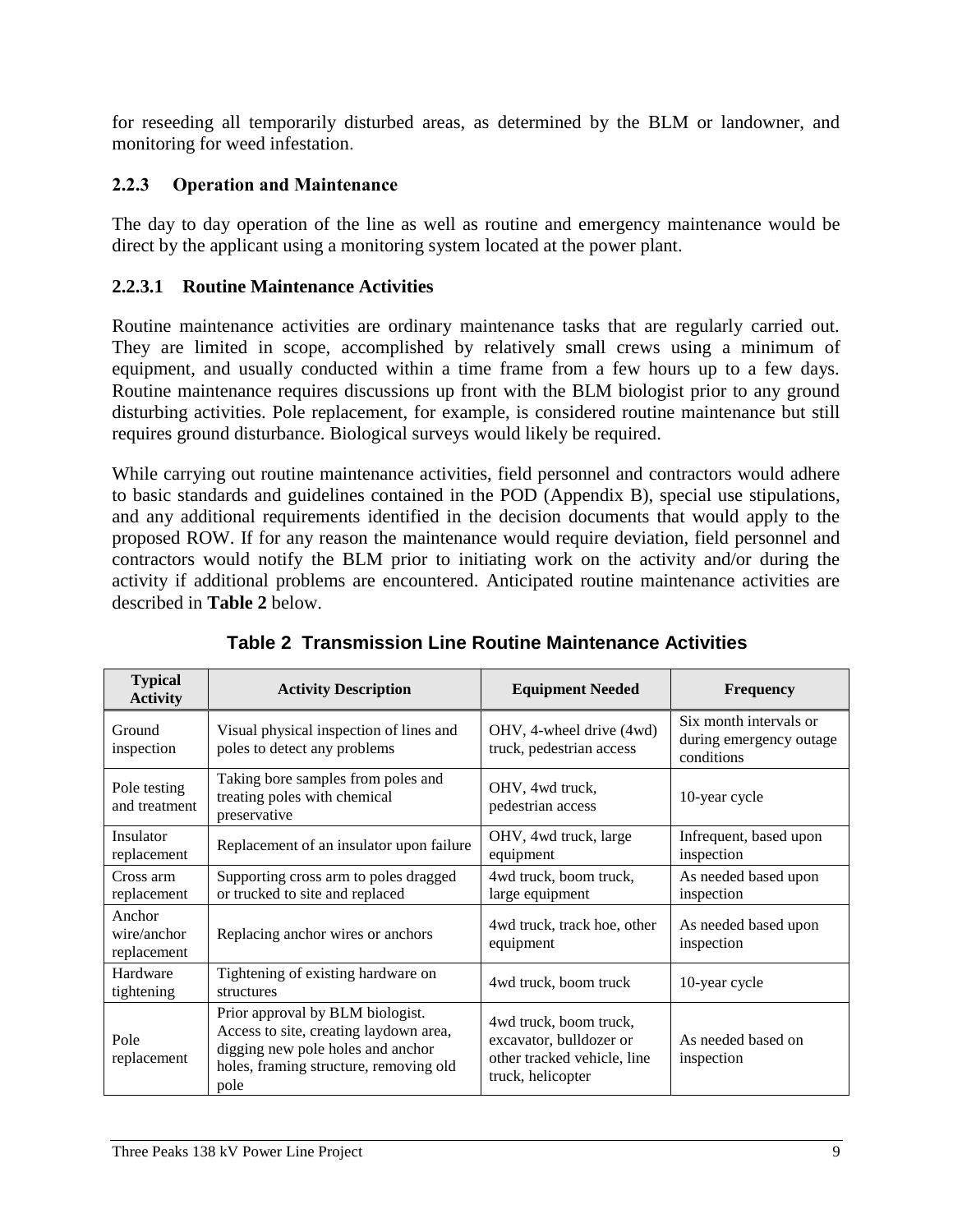| <b>Typical</b><br><b>Activity</b> | <b>Activity Description</b>                                                                                | <b>Equipment Needed</b> | <b>Frequency</b>                                                                        |
|-----------------------------------|------------------------------------------------------------------------------------------------------------|-------------------------|-----------------------------------------------------------------------------------------|
| Weed control                      | Ongoing monitoring and treatment of<br>noxious and invasive species would be<br>completed by the proponent | Sprayer (herbicide)     | Treatment would be<br>completed by the<br>proponent as necessary<br>based on monitoring |

#### <span id="page-12-0"></span>**2.2.4 Design Features to Reduce Impacts**

Standard Best Management Practices (BMPs) would be followed, and Design Features would be implemented to minimize adverse impacts. The BMPs and Design Features specific to the potentially affected resources are summarized below and described further in the POD (**Appendix B**). The BLM may inspect the project both during and after project completion to ensure compliance with Design Features and other requirements.

Noxious, Non-Native Species: All equipment, including pickup trucks and passenger vehicles, would be cleaned of soils, seeds, vegetative matter, or other debris or matter that could contain or hold noxious seeds prior to entering the Project Area. Equipment cleaning would also take place any time the equipment leaves the Project Area, or is used on another project and reenters the Project Area. TPP would follow any regulations pertaining to control of noxious weeds on BLM land. TPP would be responsible for weed control work within the project ROW for a period of five years after construction, if needed. Any proposed use of herbicides would comply with BLM requirements.

Raptors and Migratory Birds: The transmission line system would be developed in compliance with the Avian Power Line Interaction Committee (APLIC) *Suggested Practices for Avian Protection on Power Lines* (2006) (APP Guidelines) and BLM best management practices for raptors and their associated habitats in Utah (2006) recommended practices to protect eagles, hawks, and other migratory birds from electrocutions and collision mortality on overhead power lines and substations. If required by BLM, raptor perch deterrents/discouragers would be used on poles to minimize perching.

In order to avoid or reduce impacts on nesting success of raptors, activities would not occur within recommended spatial and seasonal buffers, and would follow Utah BLM's *Best Management Practices for Raptors and Their Associated Habitats in Utah (BLM 2006). For* most raptors including burrowing owls, spatial buffers would be 0.5-mile and seasonal buffers would be March 1 – August 1. If golden eagles are found to be nesting in the area, spatial buffers would remain at 0.5 mile, but seasonal buffers could be extended to January 1 – August 31 (BLM 2006). If existing topography limits actual line-of-sight between an active nest and construction activities, the spatial and seasonal buffers could be reduced if approved by the BLM based on site specific analysis.

To avoid or minimize potential short-term and long-term impacts to migratory birds, construction activities would be either limited during the migratory bird nesting period (generally defined as March 15 – July 15 [BLM 2008]), or a migratory bird nesting survey would be completed in areas proposed for disturbance during this time period. If an active nest were discovered, the BLM biologist would be notified and an appropriate buffer area around the nest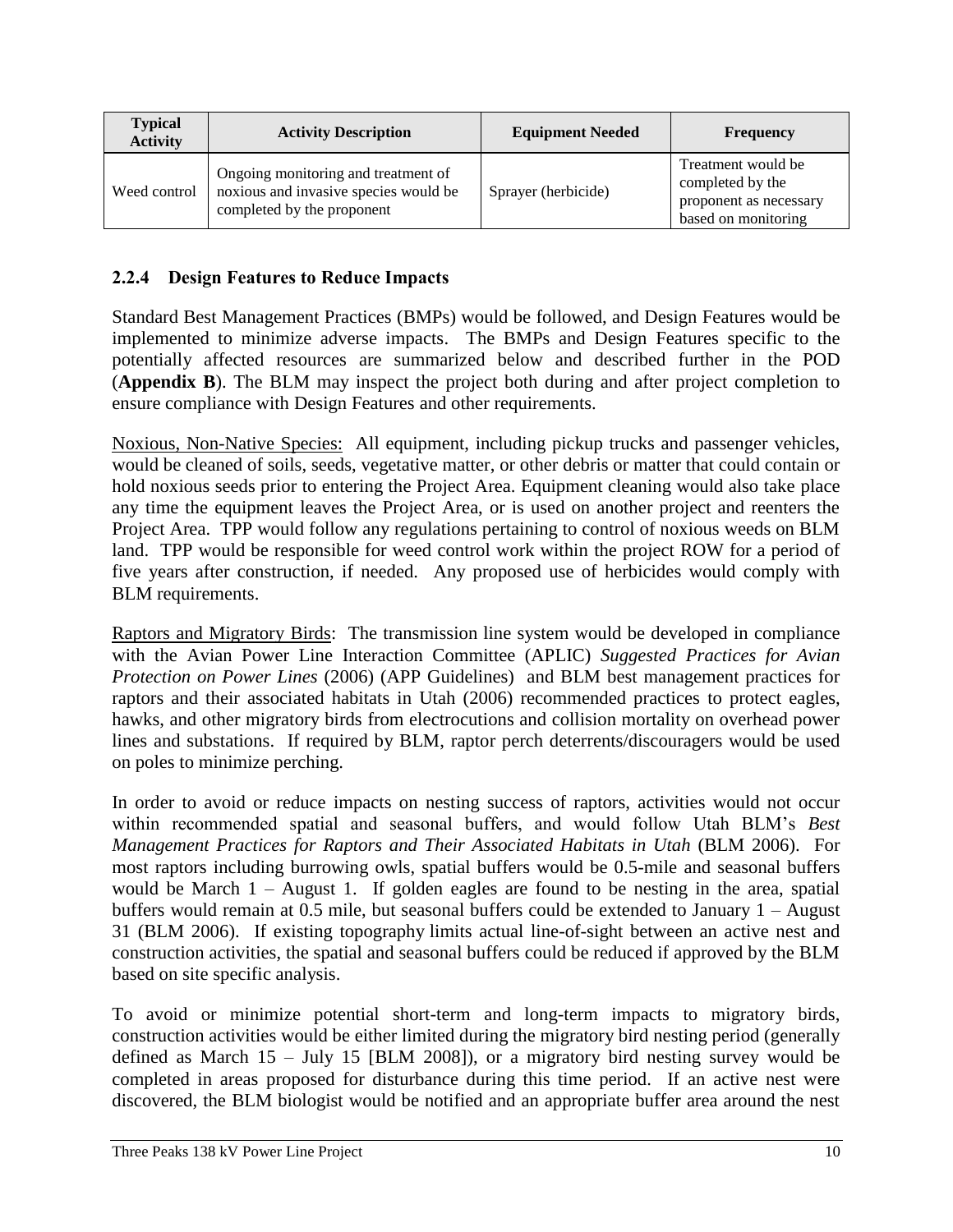would be established to prevent nest abandonment until after the migratory bird nesting period is over and/or the young have fledged.

Stabilization and Rehabilitation: Vegetation removal would be limited to that necessary to install the line and to ensure future safe operation. Any brush removed during construction would be chipped and used as mulch after reclamation activities. Any trees felled would be similarly mulched.

All areas subject to temporary ground disturbance (e.g., pole areas, spur routes) would be restored to original contours. Disturbed areas around poles and on spur routes would be raked and seeded. A certified weed-free seed mix, approved by the BLM, would be used during reclamation activities, and would utilize a mix of native and non-native species that would be likely to grow on the site and would be competitive with noxious weeds that tend to grow on disturbed sites in the area. The objective of reclamation would be to restore temporarily disturbed areas impacted as part of this project to at least 50 percent of the ecological site potential within five years of completion of restoration efforts, or to a percentage of cover to be determined by BLM. If the rehabilitation objective is not achieved, TPP would be responsible for further restoration activities or would provide monetary compensation to BLM to complete any additional restoration activities. Monitoring and final evaluation of the success of reclamation would be the responsibility of TPP in close coordination with the BLM.

Wildlife, Including Special Status Species: No firearms, air guns, or archery equipment would be allowed on the project sites. No pets would be permitted on project sites. To prevent entrapment of wildlife during construction, any open pits (i.e., pole holes) would be monitored throughout the construction day. Excavated pits more than two feet deep would be covered at the close of each day. Alternatively, fencing may be erected around open pits or trenches. At the beginning of the construction day and before pits are filled, they would be inspected for trapped animals. If any animals are found, they would be moved out of harm's way. No rodenticides would be used on project sites. Encounters with a protected species (e.g., raptors, migratory birds, or other special status species) would be reported to the BLM and/or the appropriate oversight agency (i.e., USFWS). Any contractor or employee who inadvertently kills or injures a protected species would immediately report the incident to the BLM and/or the appropriate oversight agencies.

## <span id="page-13-0"></span>**2.3 NO ACTION**

Under the No Action Alternative, the requested ROW would not be granted, and a new transmission line would not be constructed on federal lands.

Although the proposed route is the shortest, with the least amount of new surface disturbance, the applicant could potentially design a route utilizing only private lands to achieve their objective of transmission of solar energy from the planned Three Peaks Solar Power Plant to the Rocky Mountain Power Three Peaks Substation.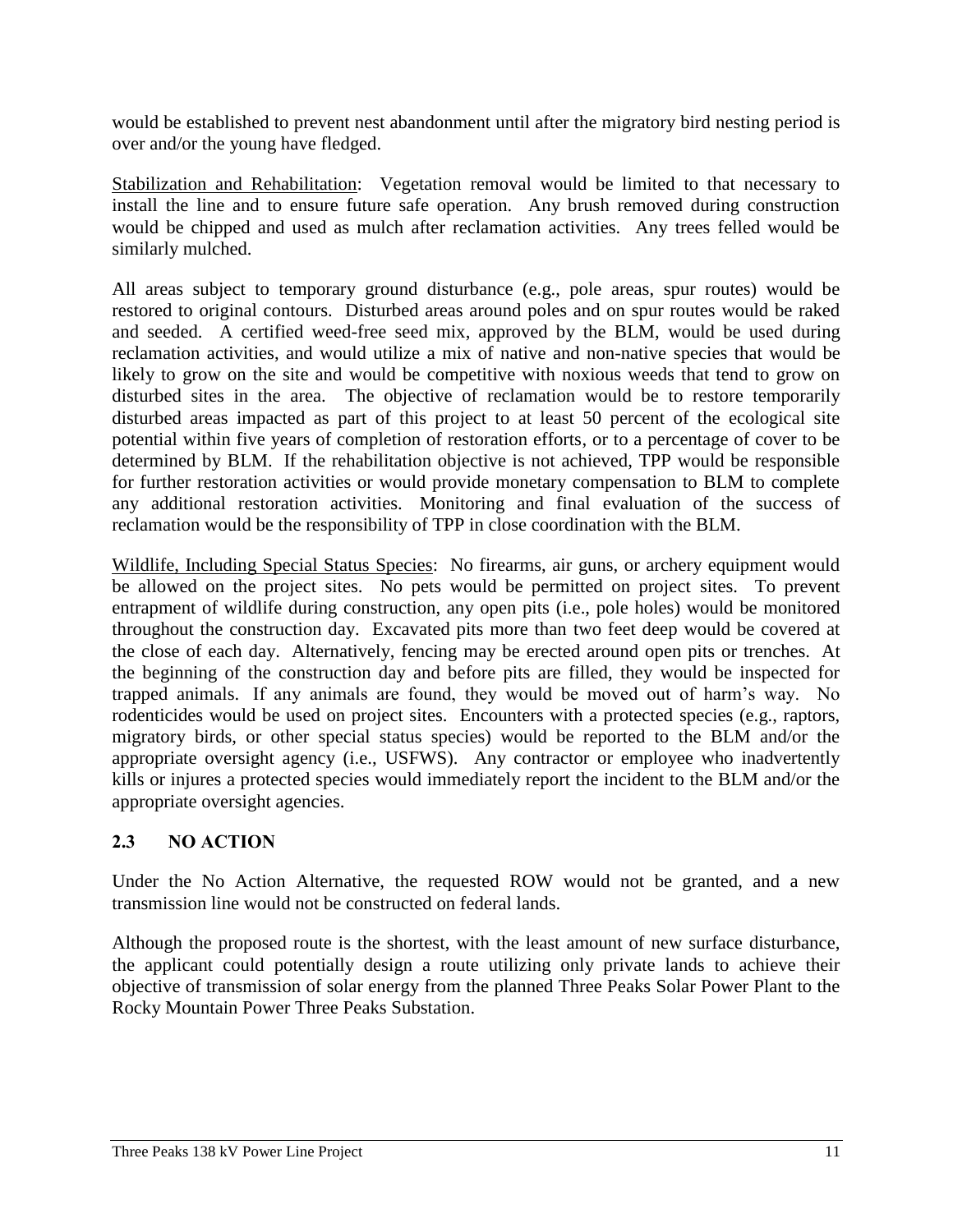## <span id="page-14-0"></span>**2.4 ALTERNATIVES CONSIDERED BUT ELIMINATED FROM FURTHER ANALYSIS**

No other alternatives were considered, as the proposed route would result in the least disturbance to public land and resources.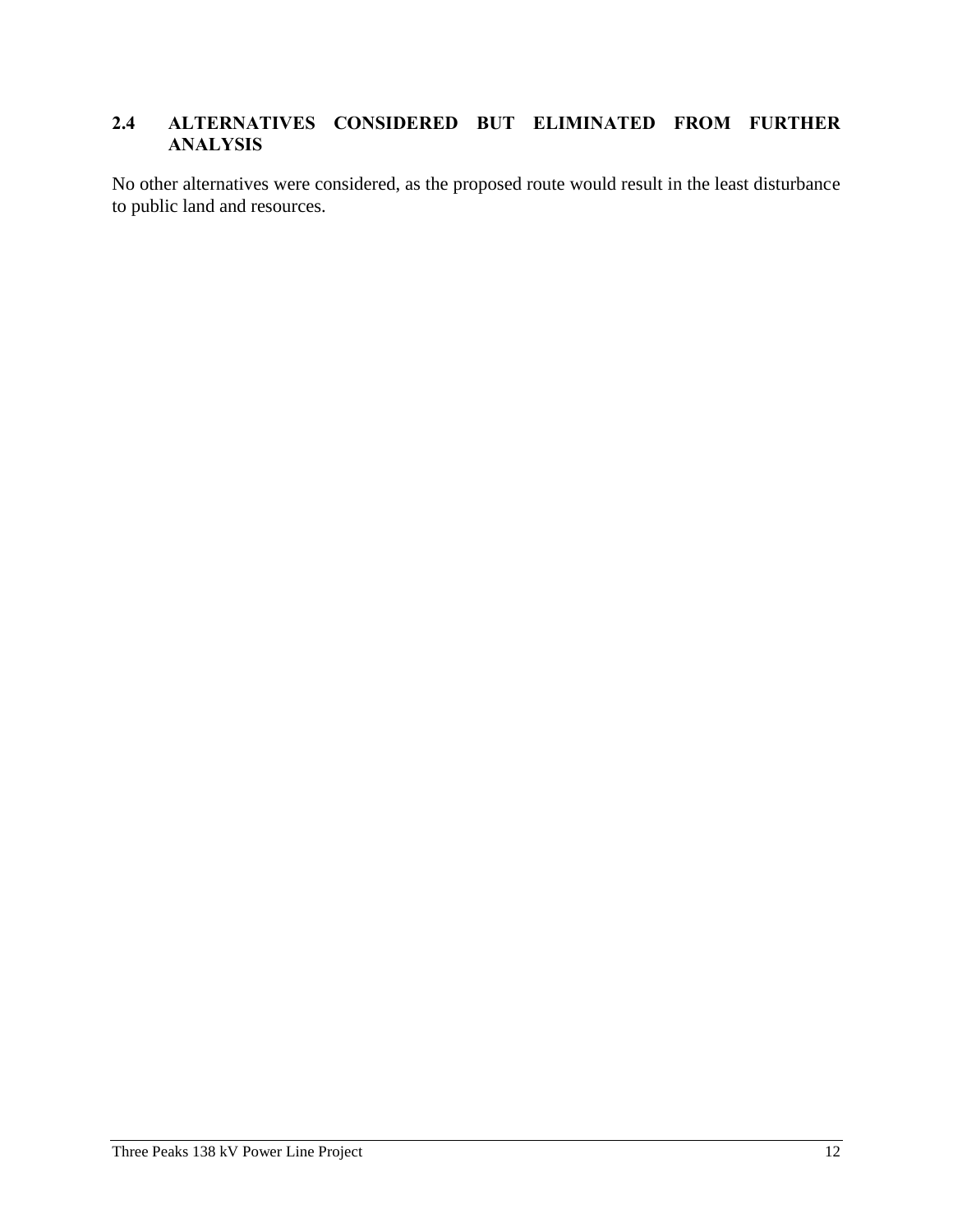## **CHAPTER 3 AFFECTED ENVIRONMENT**

#### <span id="page-15-1"></span><span id="page-15-0"></span>**3.1 INTRODUCTION AND GENERAL SETTING**

The affected environment was considered and analyzed by an ID Team as documented in the Interdisciplinary Team NEPA Checklist (**Appendix A**). The checklist indicates which resources of concern are either not present in the project area (NP) or would not be impacted to a degree that requires detailed analysis (NI). Resources which could be impacted to a level requiring further analysis (PI) are described in **Chapter 3** and impacts on these resources are analyzed in **Chapter 4** below. Public notification of the project was provided on March 18, 2015 via the Environmental Notification Bulletin Board (BLM 2015), a BLM internet web site used to notify the public of potential projects on public lands in Utah. No comments were received regarding this project, therefore only issues identified by the ID Team have been analyzed in this EA. When completed, however, this EA will be available on the ENBB website and public comment will be accepted for a period of 15 days.

#### <span id="page-15-2"></span>**3.2 FISH AND WILDLIFE**

Wildlife habitat in the project area is typical of the region, comprised of mainly shrub steppe and pinyon-juniper woodlands.

A pedestrian survey of the Project Area was completed on May 28 and 29, 2015. A raptor nest survey was conducted within 0.5 miles of the project footprint. No eagle nesting habitat was found within a one mile buffer of the proposed line. Raptor species and nests recorded during the 0.5-mile survey include:

- Eight inactive ferruginous hawk (*Buteo regalis*) nests,
- One ferruginous hawk nest was occupied by a long-eared owl (*Asio otus*) with two chicks,
- Two ferruginous hawk nests were occupied by common raven (*Corvus corax*),
- One active red-tailed hawk (*Buteo jamaicensis*) nest with two chicks,
- Five inactive old stick nests of unknown species, and
- A pair of red-tailed hawks defending an area but no nest was found.

In addition to raptors, the Project Area also provides nesting habitat for other migratory birds. Non-raptor migratory birds observed in the Project Area during the May 28 and 29, 2015 survey were: mountain bluebird *(Sialia currucoides*), black-throated sparrow (*Amphispiza bilineata*), Brewer's sparrow (*Spizella breweri*), juniper titmouse (*Baeolophus ridgwayi*), western meadowlark (*Sturnella neglecta*), ash-throated flycatcher (*Myiarchus cinerascens*), and pinyon jay (*Gymnorhinus cyanocephalus*).

Other wildlife observed during surveys include: pronghorn antelope (*Antilocapra americana*), black-tailed jack rabbit (*Lepus californicus*), and leopard lizard (*Gambelia wislizenii*).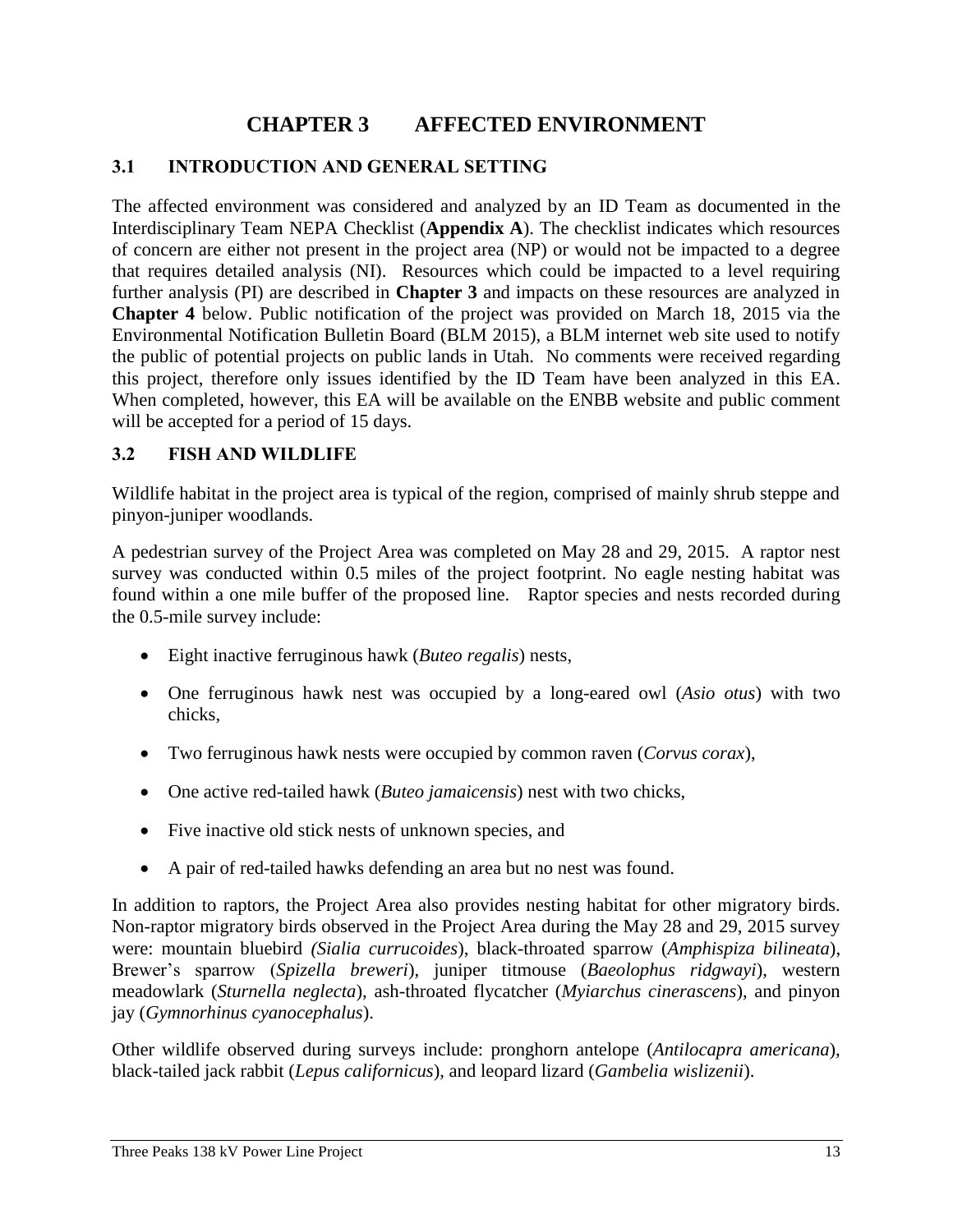## <span id="page-16-0"></span>**3.3 SOCIOECONOMICS**

Iron County is located in southwestern Utah with the western boundary bordering Nevada. According to US Census data records, the 2014 population was 47,269; the median annual household income was \$42,369; and 20.9 percent of the individuals were living below the poverty level. In 2007, Iron County hosted 3,913 business firms with education and health care providing the most jobs at approximately 27 percent, and retail providing 13 percent of the jobs. The unemployment rate in Iron County as of March 2015 was 4.5 percent, compared to 3.6 percent for the state and 5.5 percent nationally (U.S. Bureau of Labor Statistics 2015).

Cedar City, with a population of 29,162, is the closest city to the Project Area, located approximately 10 miles southeast. Enoch, with a population of 6,005, is located approximately 7 miles east of the Project Area. Other towns in Iron County are mostly rural; agriculture production includes mostly hay, potatoes, and alfalfa. Historically Iron County's economic base was mining. Today, some remaining precious metal mines are in the western part of the county (US Census 2015).

## <span id="page-16-1"></span>**3.4 VEGETATION**

Based on data from the US Geological Survey (USGS) National Gap Analysis Program, the majority of the Project Area occurs within two landcover categories: inter-mountain basins big sagebrush shrubland and Colorado Plateau pinyon-juniper woodland.

#### Inter-Mountain Basins Big Sagebrush Shrubland

This ecological system occurs throughout much of the western US, typically in broad basins between mountain ranges, plains, and foothills between 4,920 to 7,550 feet elevation. Soils are typically deep, well-drained, and non-saline. These shrublands are dominated by Basin big sagebrush (*Artemisia tridentata tridentate)* and/or Wyoming big sagebrush (*Artemisia tridentata wyomingensis)*. Scattered juniper (*Juniperus* spp.), greasewood (*Sarcobatus vermiculatus)*, and saltbush (*Atriplex* spp.) may be present in some stands. Perennial herbaceous components typically contribute less than 25 percent vegetative cover. Common graminoid species include Indian ricegrass (*Achnatherum hymenoides)*, blue grama (*Bouteloua gracili*s), thickspike wheatgrass (*Elymus lanceolatus)*, Idaho fescue (*Festuca idahoensis)*, needle and thread (*Hesperostipa comate)*, basin wildrye (*Leymus cinereus)*, James galleta (*Pleuraphis jamesii)*, western wheatgrass (*Pascopyrum smithii)*, Sandberg bluegrass (*Poa secunda)*, and bluebunch wheatgrass (*Pseudoroegneria spicata)* (USGS 2005).

## Colorado Plateau Pinyon-Juniper Woodland

This ecological system occurs in dry mountains and foothills of the Colorado Plateau region including the Western Slope of Colorado to the Wasatch Range, south to the Mogollon Rim and east into the northwestern corner of New Mexico. It is typically found at lower elevations ranging from 4,920 to 8,000 feet elevation. These woodlands occur on warm, dry sites on mountain slopes, mesas, plateaus, and ridges. Two-needle pinyon (*Pinus edulis)* and/or Utah juniper (*Juniperus osteosperma)* dominate the tree canopy. Understory layers are variable and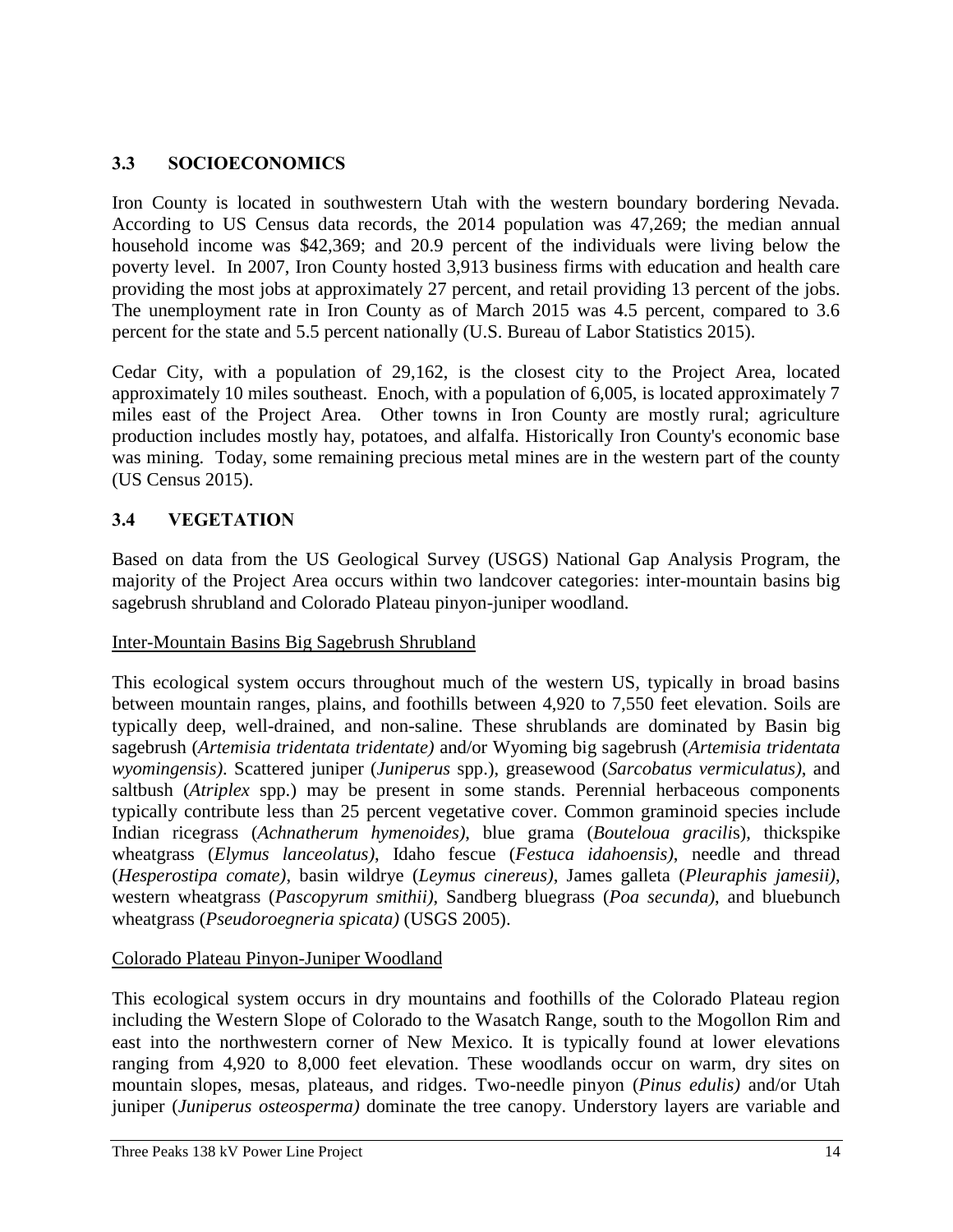may be dominated by shrubs or graminoids, or be absent. Associated species include Greenleaf manzanita (*Arctostaphylos patula)*, *sagebrush*, littleleaf mountain mahogany (*Cercocarpus intricatus)*, alderleaf mountain mahogany (*Cercocarpus montanus)*, blackbrush (*Coleogyne ramosissima)*, Stansbury cliffrose (*Purshia stansburiana)*, antelope bitterbrush (*Purshia tridentate)*, Gambel oak (*Quercus gambelii)*, blue grama, James galleta, and muttongrass (*Poa fendleriana)* (USGS 2005).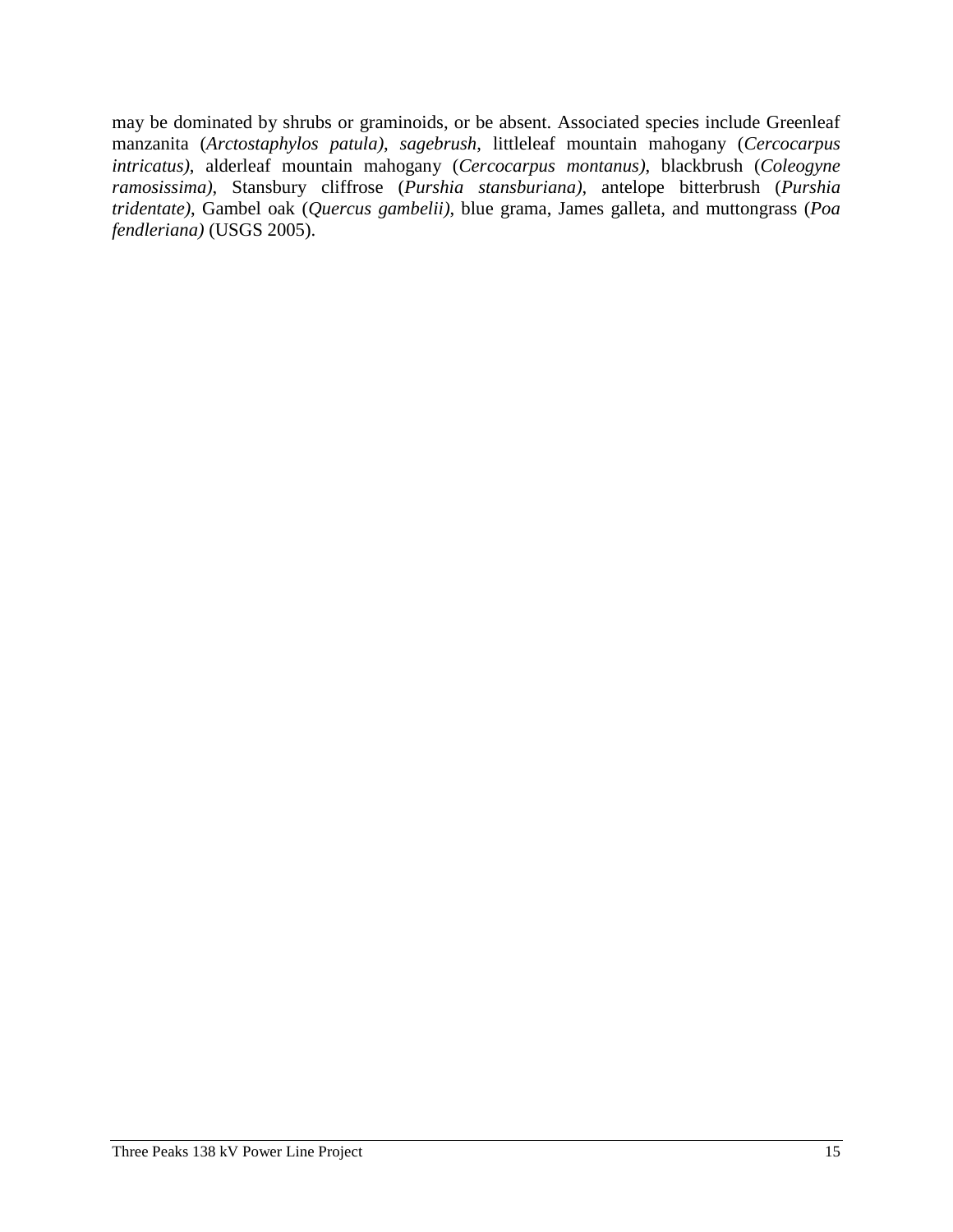## **CHAPTER 4 ENVIRONMENTAL IMPACTS**

#### <span id="page-18-1"></span><span id="page-18-0"></span>**4.1 DIRECT AND INDIRECT IMPACTS**

Potential impacts can be direct or indirect, and are described in terms of cause, nature of the impact, and the context and intensity.

The Council on Environmental Quality (CEQ) regulations define direct impacts as those effects "…which are caused by the action and occur at the same time and place" (40 CFR 1508.8(a)). Indirect impacts are defined as those effects "…which are caused by the action and are later in time or farther removed into the distance, but are still reasonably foreseeable. Indirect effects may include growth-inducing effects and other effects related to induced changes in the pattern of land use, population density, or growth rate, and related effects on water and air and other natural systems, including ecosystems" (40 CFR 1508.8(b)).

In this analysis, short-term impacts are those effects that would occur over a period of one year or less (i.e., during construction of the line). Long-term impacts are those effects that would occur over a greater than one-year period (i.e., after construction is complete).

#### <span id="page-18-2"></span>**4.2 PROPOSED ACTION**

This section analyzes the impacts of the Proposed Action to those potentially impacted resources described in the Affected Environment section above (**Chapter 3)**. The impacts section for the Proposed Action Alternative assumes that all Design Features described in **Chapter 2** would be implemented with project design and construction.

#### <span id="page-18-3"></span>**4.2.1 Fish and Wildlife**

Direct impacts to small mammals and reptiles may occur during construction, when individuals are unable to move away from vehicles and other machinery used to install the transmission line. Mortality may occur when individuals are buried or run over by equipment. Noise and activity of construction in the Project Area could disperse wildlife into the surrounding areas; however, this impact would be short term and minor, as wildlife would be expected to return to the Project Area after noise and activity levels return to pre-construction baseline levels. A total of 18.18 acres would be disturbed temporarily during construction (**Table 1**), of which 8.37 acres would be in the BLM ROW. The vegetation and habitat types available in the Project Area are widely available in adjacent areas. In general, large mammals (such as big game) would not be directly impacted by construction equipment because they are likely to move away from the disturbance area as disturbance noises approach.

In order to minimize potential impacts to nesting raptors, pre-construction raptor surveys would be conducted and construction activities would be timed to avoid identified seasonal and spatial buffers of any active nests discovered (see Design Features). It is well known that raptors have been and continue to be electrocuted by power lines. New power pole designs have significantly reduced the numbers of raptor electrocutions. Implementation of the APP Guidelines and outlined Design Features would minimize construction impacts to raptors (APLIC 2006; BLM 2006; BLM 2008). Raptor electrocutions would be minimized by utilizing raptor-safe design standards. Impacts to raptors as a result of electrocution are expected to be minor and long term.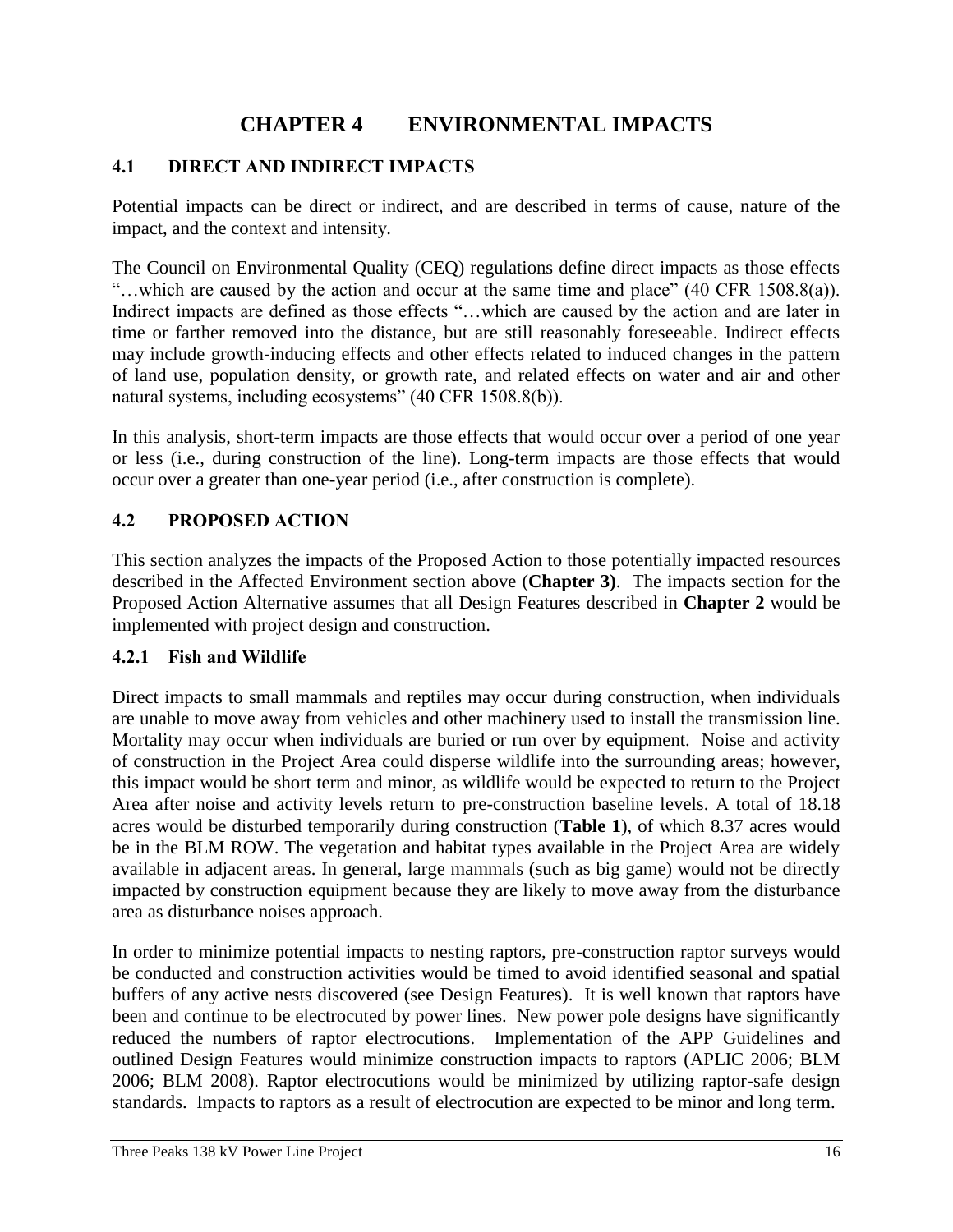Long-term disturbance in the area would be limited to 0.022 acre, of which 0.011 acre would be within the BLM ROW. This is the area that would be occupied by power poles and other structures. This small loss of habitat would have no impact on wildlife.

## <span id="page-19-0"></span>**4.2.2 Migratory Birds**

To avoid or minimize potential short-term impacts to migratory birds, construction activities would be either limited during the migratory bird nesting period (generally May 1 – July 15), or, following the results of the pre-construction migratory bird nesting survey, would be avoided in areas proposed for disturbance during this time period (see Design Features in **Section 2.2.4**). The Proposed Action may result in negligible impacts to migratory birds from human presence in the short term, and a small reduction in habitat (0.022 acre) in the long term.

It is unlikely that an active migratory bird nest would be destroyed or abandoned during operation and maintenance of the proposed line. Maintenance would be occasional and infrequent and most disturbances associated with operation and maintenance would occur within the disturbed area around the poles. Impacts to migratory birds and raptors as a result of operations and maintenance are expected to be long term and negligible.

## <span id="page-19-1"></span>**4.2.3 Socioeconomics**

Construction of the transmission line is estimated to take approximately six weeks. Although a large workforce would not be required, construction would nevertheless provide a short-term benefit to the economy as workers from outside the area pay for their lodging, meals, and other essentials. Following construction the Project would provide tax revenue to the county. Thus the project would provide long-term, minor economic benefits to the local area and Iron County.

## <span id="page-19-2"></span>**4.2.4 Vegetation**

The Proposed Action would result in the short-term disturbance of 18.18 acres and the long-term loss of 0.022 acres of vegetation. Following construction, the Project Area would be reseeded using a BLM-approved seed mix. The implementation of the Proposed Action would improve and enhance vegetation within the ROW since disturbed areas would be seeded following construction, and pinyon pine and juniper would be removed to open up the understory vegetation, increasing diversity and allowing grasses, forbs, and shrubs to thrive.

Vegetation would be removed in the immediate vicinity of pole locations. Vegetation would be crushed and damaged in temporary disturbance areas, such as areas of overland access, construction areas around pole locations, and at pulling and staging areas. Impacts to vegetation would be long term and minor.

Operation and maintenance of the proposed transmission line would generally occur directly adjacent to a frontage road; no additional disturbance of vegetation would be expected. Occasional repairs of the line may require overland travel that would result in areas of crushed vegetation. Poles would be maintained clear of vegetation, and trees within the ROW would be removed or maintained at a height that would not pose a fire hazard. Impacts due to ongoing maintenance and control of vegetation within the ROW would be long term and negligible.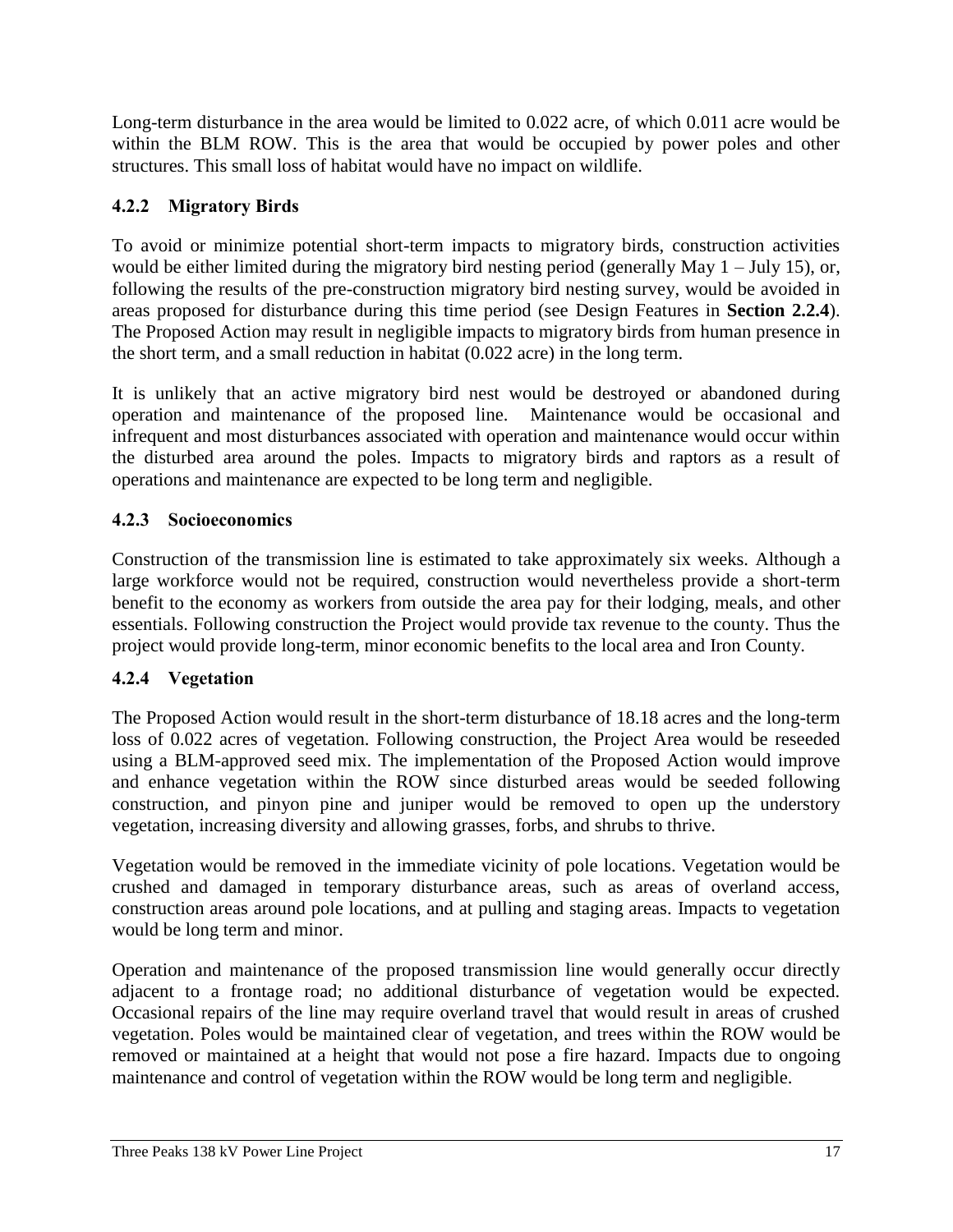### <span id="page-20-0"></span>**4.3 NO ACTION**

Under the No Action Alternative, BLM would not approve the proposed ROW and the transmission line would not be constructed as described in **Chapter 2**. TPP would route the transmission line using only private land and avoiding BLM land. Since any route using just private land would be substantially longer, impacts would likely be proportionally greater as well. In addition, some of the environmental safeguards required by BLM might be ignored when using an alternate route.

#### <span id="page-20-1"></span>**4.4 CUMULATIVE IMPACTS**

Cumulative impacts are those impacts resulting from the incremental impact of an action when added to other past, present, or reasonably foreseeable actions regardless of what agency or person undertakes such other actions.

Cumulative Effects Study Areas (CESAs) were determined for each resource as follows (**Figure 3**):

- Fish and Wildlife
	- o Raptors: 3 miles from the BLM ROW
	- o Migratory birds: 1 mile from the BLM ROW
- Vegetation
- Socioeconomics: Iron County

With the exception of the socioeconomics CESA, no Areas of Critical Environmental Concern or lands with wilderness characteristics are included. Lands within the CESA for all categories except socioeconomics are administered by the BLM and Iron County. Lands within the CESA for socioeconomics (i.e., Iron County) are administered by the BLM, Iron County, Cedar City, the U.S. Forest Service (USFS), the National Park Service (NPS), the Paiute Tribe of Utah (PITU), and the State of Utah School and Institutional Trust Lands Administration (SITLA).

#### <span id="page-20-2"></span>**4.4.1 Past and Present Actions**

Current and historical uses of lands within the CESAs include residential use, agriculture and ranching, electrical transmission, outdoor recreation, rural residential uses, industry, transportation, and mining.

Transportation routes within the CESAs include the Lund Highway. For the socioeconomics CESA (Iron County), routes include I-15, SR-56, SR-130, SR-14, SR-148, SR-143, county and city streets, private farm roads, OHV and snowmobile trails, and pedestrian/equestrian trails.

Past and present use of the private, state, and public lands in the CESAs is primarily agricultural production, ranching, mining, and recreation.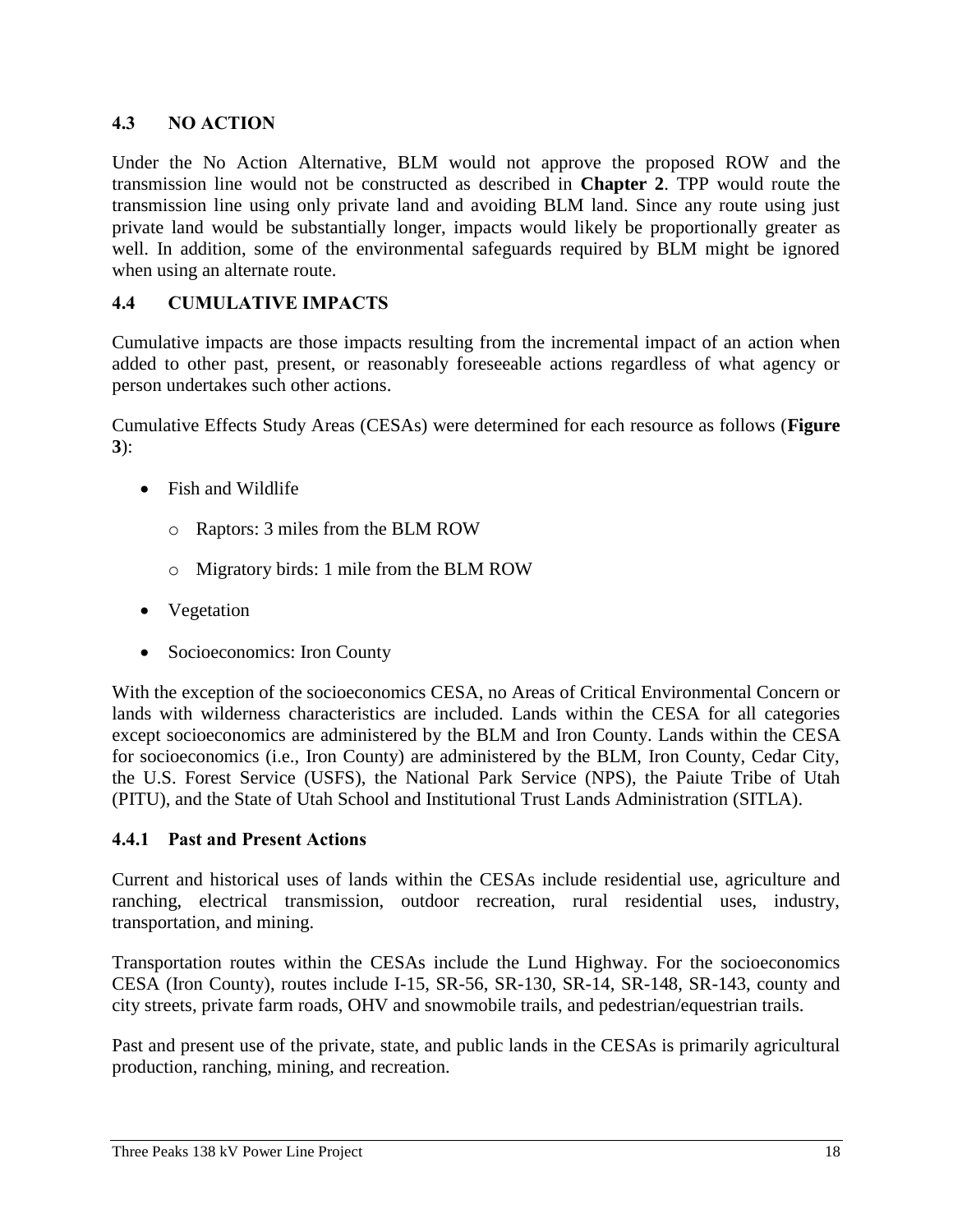The successional transition of grassland to shrubland and shrubland to pinyon-juniper continues to be of concern. The BLM has spent considerable time and effort on vegetation treatments within the CESAs to remove the pinyon and juniper overstory in order to reduce fuel loading and provide ecological diversity for grazing animals and other uses of the public lands.

Renewable energy production projects from wind, solar, and geothermal resources have been constructed and continue to be explored within the CESAs.

I-15 is within a designated utility corridor. Existing utilities within the I-15 corridor include a natural gas mainline, fiber optic lines, overhead electric transmission lines, radio and television towers, and cellular telephone towers.

#### <span id="page-21-0"></span>**4.4.2 Reasonably Foreseeable Action Scenario**

The following reasonably foreseeable action scenario identifies the actions that would cumulatively affect the same resources in the CESA as the Proposed Action and No Action Alternative.

The BLM-administered land in the CESAs is managed by the CCFO. The nearby Three Peaks Special Recreation Management Area will continue to be managed for recreational use. Use of BLM-administered lands for recreation would be expected to continue at current levels.

The Horse Hollow Vegetation Enhancement Project proposes vegetation treatments over a large area adjacent to and including the TPP project area. The project is currently undergoing the NEPA process (EA UT-C010-2013-0023).

The CCFO has no other projects planned in the local CESAs within the foreseeable future. Any future projects involving federal lands or funding that may develop in the CESA would be subject to NEPA and the full array of federal laws addressing environmental protection. As required by law, resources would be protected or appropriately mitigated.

Other current uses of BLM-administered lands would be expected to continue at current levels.

Development of residential and commercial property on private land in the CESAs under the jurisdiction of Iron County and Cedar City will continue.

The Iron Springs Solar Project would be an 80 MW solar PV electrical generating facility located on approximately 883 acres of land within unincorporated Iron County. The Iron Springs Solar Project would consist of PV solar arrays, an approximately 0.5-acre substation facility, and ancillary equipment. The total permanent disturbance would be 635.5 acres.

The proposed Three Peaks Power Plant would be an 80 megawatt (MW) alternating current (ac) solar PV power plant located on private property northwest of Cedar City. The Three Peaks Power Plant would generate and sell up to approximately 210,000 megawatt hours (MWh) of electricity per year through the Rocky Mountain Power system.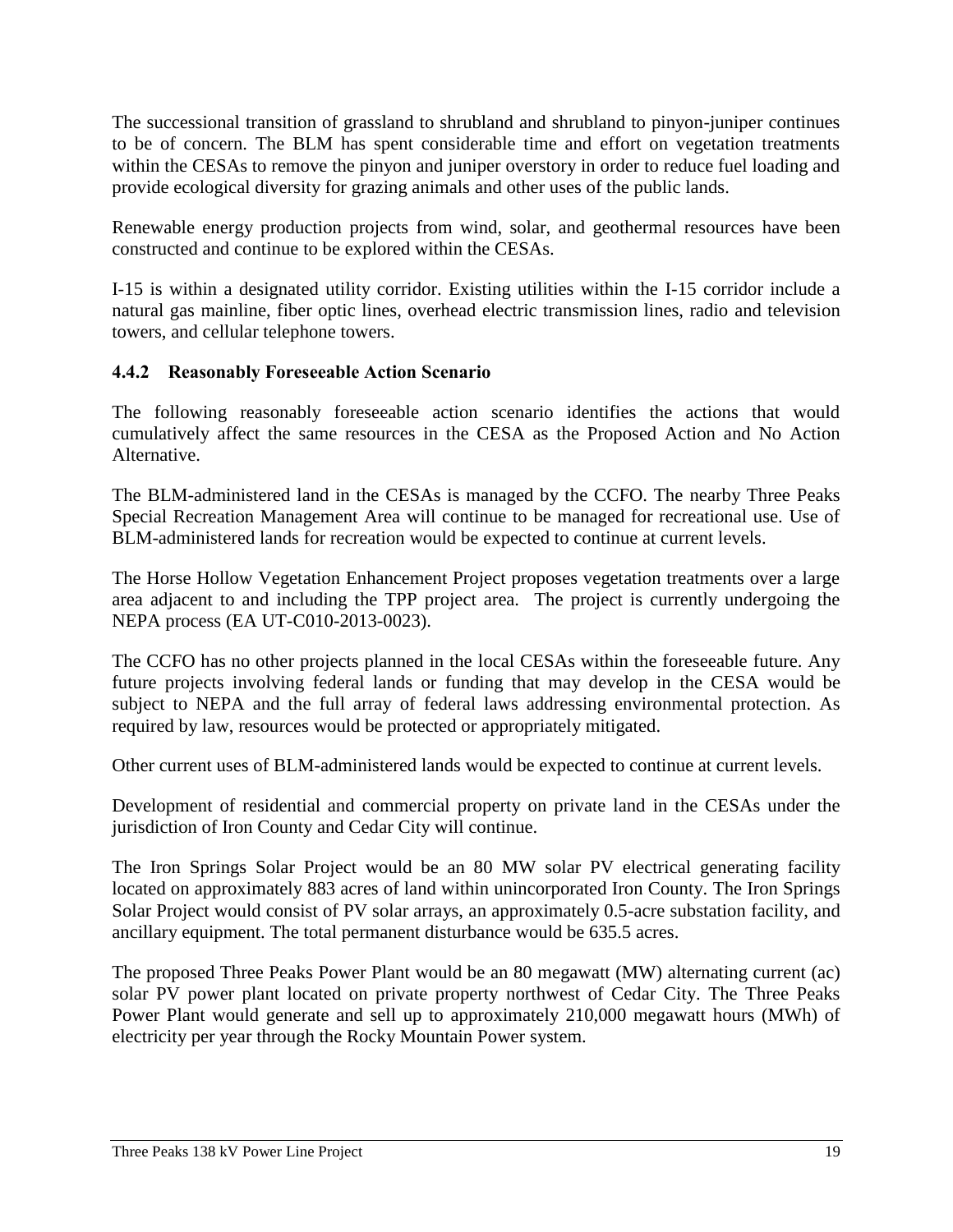#### <span id="page-22-0"></span>**4.4.3 Cumulative Impacts**

Past uses of the local CESAs were primarily for livestock grazing and private land development. The Proposed Action is not anticipated to impact recreation use and would likely improve the vegetation community by reducing pinyon and juniper encroachment. Impacts to vegetation and sensitive species would likely continue on private land regardless of federal approval of the ROW, although private land actions would be subject to private land authorities.

The result of short-term disturbance of 18.18 acres and the long-term loss of 0.022 acre within the BLM ROW, when added to past, present, and/or reasonably foreseeable actions is expected to result in short- and long-term, negligible to minor cumulative impacts.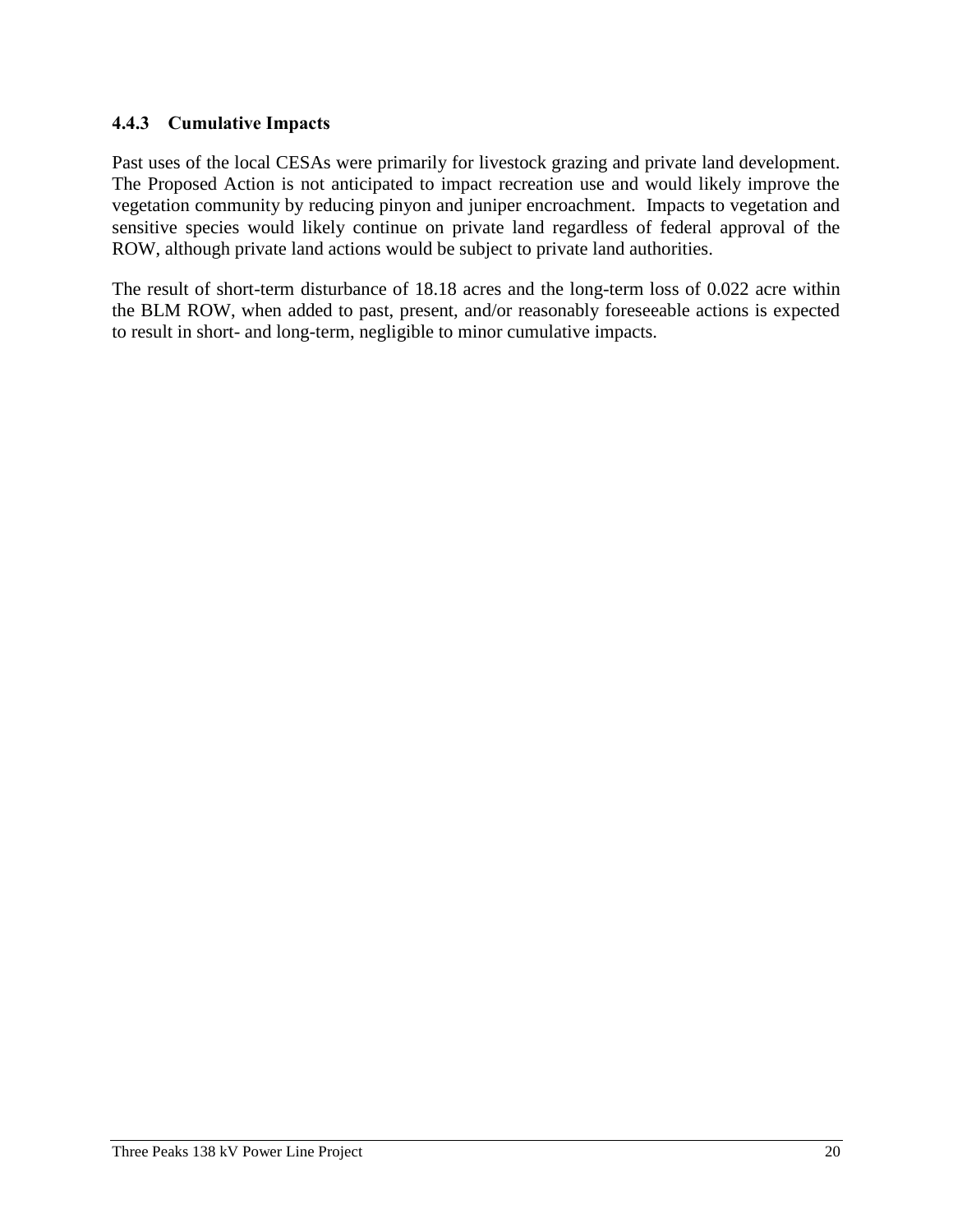## <span id="page-23-0"></span>**CHAPTER 5 PERSONS, GROUPS, AND AGENCIES CONSULTED**

During preparation of the EA, the public was notified of the Proposed Action by posting on the Environmental Notification Bulletin Board for the CCFO on May 18, 2015. No one has contacted the BLM in response to the notice.

<span id="page-23-2"></span>

| <b>Name</b>                                       | <b>Purpose &amp; Authorities for</b><br><b>Consultation or Coordination</b>                                                                                           | <b>Findings &amp; Conclusions</b>                    |
|---------------------------------------------------|-----------------------------------------------------------------------------------------------------------------------------------------------------------------------|------------------------------------------------------|
| Utah State Historic<br>Preservation Office (SHPO) | Consultation for undertakings,<br>as required by the National<br><b>Historic Preservation Act</b><br>(NHPA) (16 USC 470)                                              | Consultation completed on <b>NEED</b><br><b>DATE</b> |
| Paiute Indian Tribe of Utah                       | Consultation as required by the<br>American Indian Religious<br>Freedom Act of 1978 (42 USC)<br>1531) and the National Historic<br>Preservation Act (16 USC)<br>1531) | Consultation completed on <b>NEED</b><br><b>DATE</b> |

#### <span id="page-23-1"></span>**5.1 LIST OF PREPARERS**

BLM staff specialists who determined the affected resources for this document are listed in Appendix A. Those who contributed further analysis in the body of this EA are listed below.

## **Table 4 List of Preparers**

#### <span id="page-23-3"></span>**BLM Preparers**

| <b>Name</b>      | <b>Title</b>                              | <b>Responsible for the Following Section(s) of this</b><br><b>Document</b> |
|------------------|-------------------------------------------|----------------------------------------------------------------------------|
| Michelle Campeau | Project Leader, Realty<br>Specialist      | Socioeconomic                                                              |
| Sheri Whitfield  | Wildlife Biologist                        | Wildlife; Threatened, Endangered and Sensitive<br>Species; Migratory Birds |
| Jeffrey Reese    | <b>Rangeland Management</b><br>Specialist | Livestock Grazing, Vegetation                                              |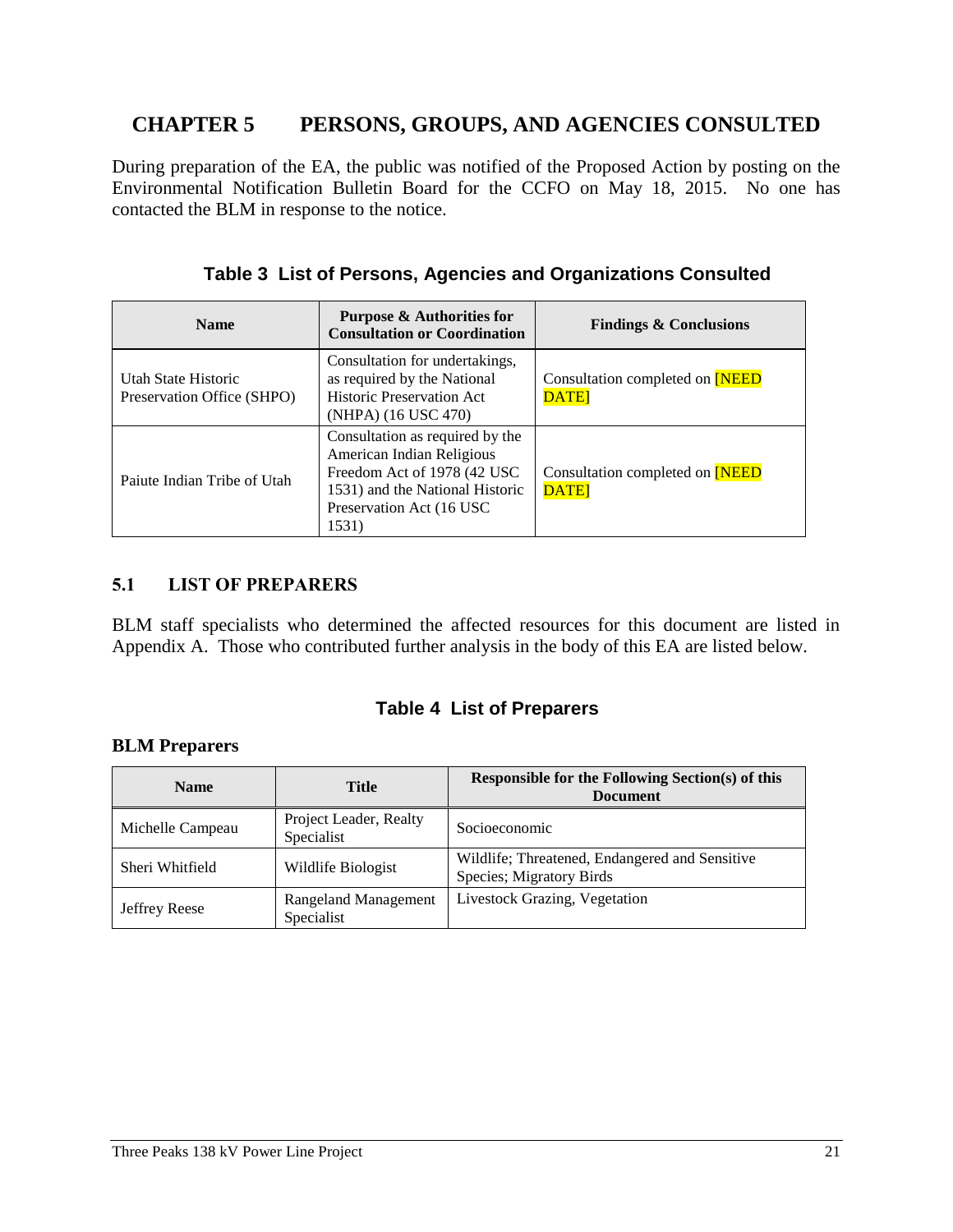# **Non-BLM Preparers**

| <b>Name</b>  | Title                  | Responsible for the Following Section(s) of this<br><b>Document</b> |
|--------------|------------------------|---------------------------------------------------------------------|
| Eric Holt    | Sr. Project Manager    | <b>Project Management</b>                                           |
| Seth Topham  | <b>GIS</b> Specialist  | GIS data analysis                                                   |
| Greg Sharp   | Wildlife Biologist     | Wildlife, Migratory Birds, Special Status Species                   |
| Jill Hankins | <b>NEPA</b> Specialist | Chapters 1 and 3, Livestock and Vegetation                          |
| Jon Schulman | <b>NEPA</b> Specialist | Document Preparation                                                |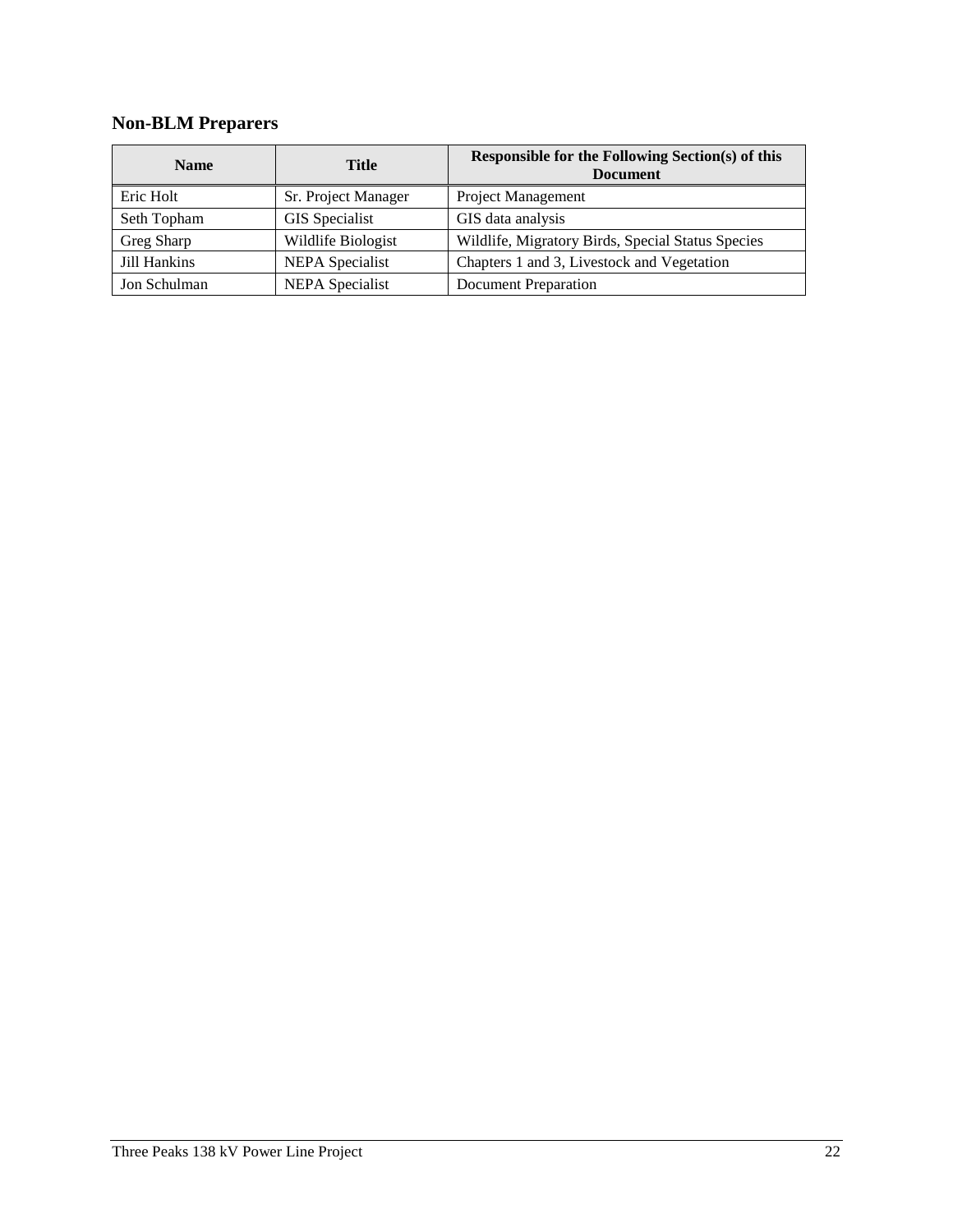#### **CHAPTER 6 REFERENCES**

- <span id="page-25-0"></span>Avian Power Line Interaction Committee (APLIC). 2006. Suggested Practices for Avian Protection on Power Lines: The State of the Art in 2006. Edison Electric Institute, APLIC, and the California Energy Commission, Washington, D.C. and Sacramento, CA.
- Bosworth, III, W.R. 2003. Vertebrate Information Compiled by the Utah Natural Heritage Program: A Progress Report. Publication Number 03-45, Utah Division of Wildlife Resources, Salt Lake City, Utah. 329 pages.
- Bureau of Land Management (BLM). 1986. Cedar, Garfield, Beaver, Antimony (CGBA) Resource Management Plan.
- Bureau of Land Management (BLM). 2006. Best management practices for raptors and their associated habitats in Utah. Recommendations for implementing the U.S. Fish and Wildlife Service, Utah Field Office's Guidelines for Raptor Protection from Human and Land Use Disturbances [Romin and Muck 2002]. BLM Utah State Office, Salt Lake City. August 2006.
- Bureau of Land Management (BLM). 2008. Instruction Memorandum No. 2008-050: Migratory Bird Treaty Act – Interim Management Guidance. Expires 30 September 2009.
- Bureau of Land Management (BLM). 2015. Projects listed on the Environmental Notification Bulletin Board for the Cedar City Field Office, Utah. May 18, 2015.
- Parrish, J. R., F. P. Howe, and R. E. Norvell. 2002. Utah Partners in Flight Avian Conservation Strategy Version 2.0. Utah Division of Wildlife Resources publication number 02-27.
- Scatec Solar North America (Scatec). 2015. Plan of Development, Scatec Solar Three-Peaks Project, Proposed 138-Kilovolt (kV) Power Transmission Line.
- U.S. Bureau of Labor Statistics. 2015. Accessed online June 16, 2015 at: http://data.bls.gov/pdq/SurveyOutputServlet;jsessionid=6989295660FDC700E7DA70A3 4E6F0004.tc\_instance5
- US Census Data. May 2015. Website accessed May 20, 2015. [http://www.census.gov](http://www.census.gov/)
- US Geological Survey (USGS). 2005. National Gap Analysis Program. Southwest Regional GAP Analysis Project—Land Cover Descriptions. RS/GIS Laboratory, College of Natural Resources, Utah State University.
- US Fish and Wildlife Service (USFWS). 2012. Utah Prairie Dog (*Cynomys parvidens*) Final Revised Recovery Plan. US Fish and Wildlife Service, Denver CO. 169 pp.
- William Self Associates, Inc (WSA). 2015. Cultural Resources Inventory for a Powerline Rightof-Way near the Three Peaks Substation, Iron County, Utah. Prepared by Lindsay M. Wygant. June 2015. Utah State Project No. U-15-SQ-0383bp WSA Technical Report No. 2015-22.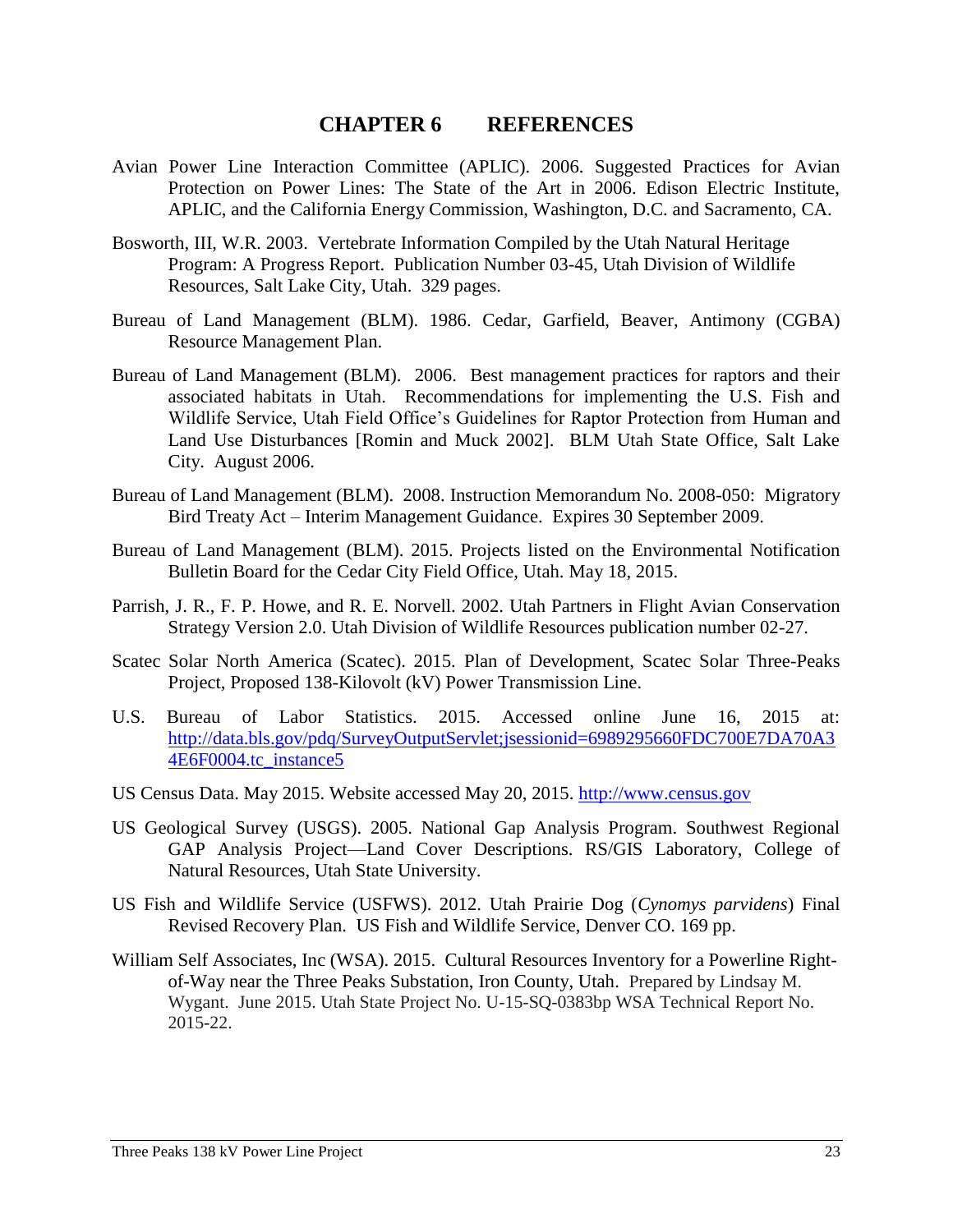## **APPENDICES**

## **APPENDIX A**

# **INTERDISCIPLINARY TEAM CHECKLIST**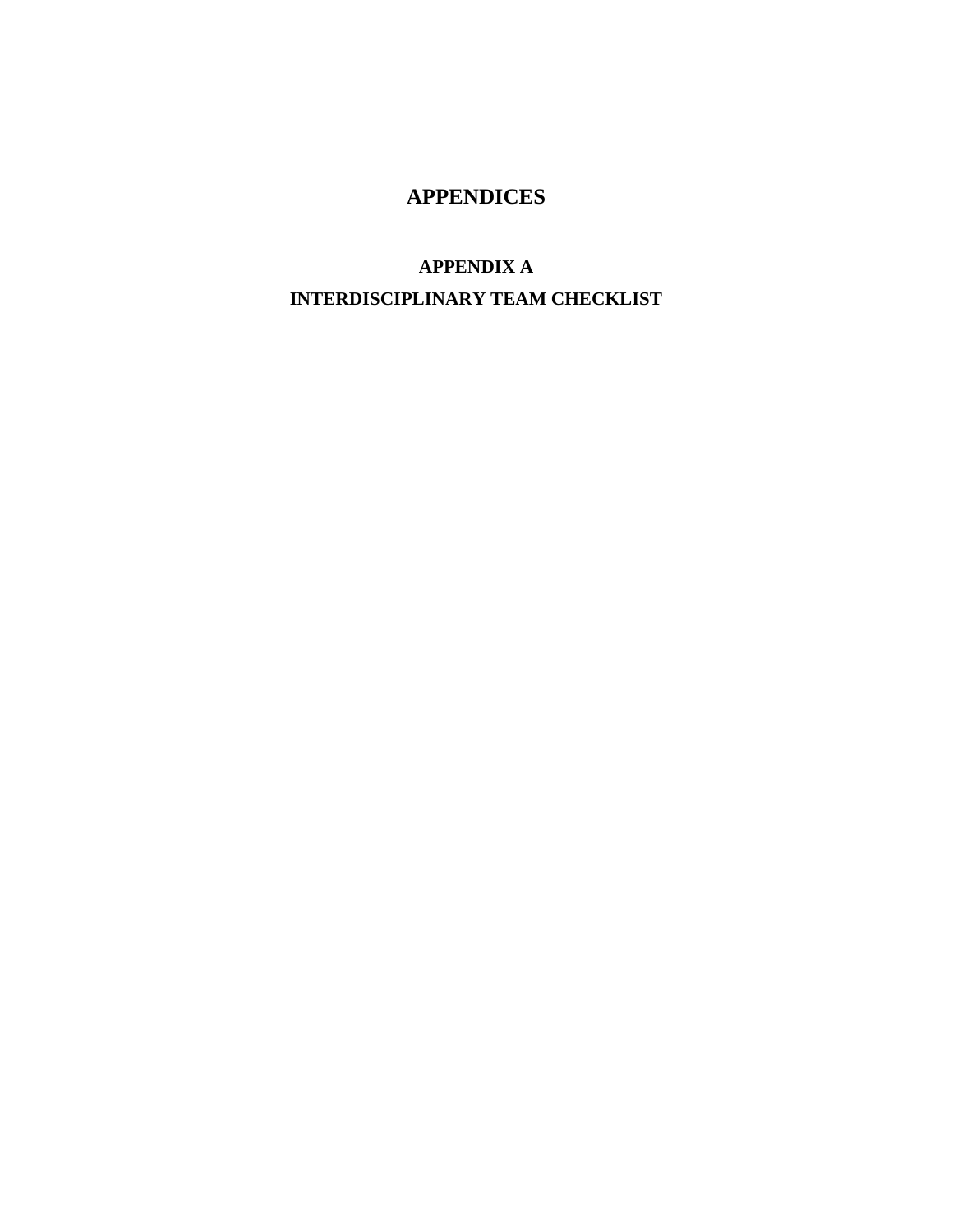## **APPENDIX B**

**Plan of Development Scatec Solar Three-Peaks Project Proposed 138-Kilovolt (kV) Power Transmission Line**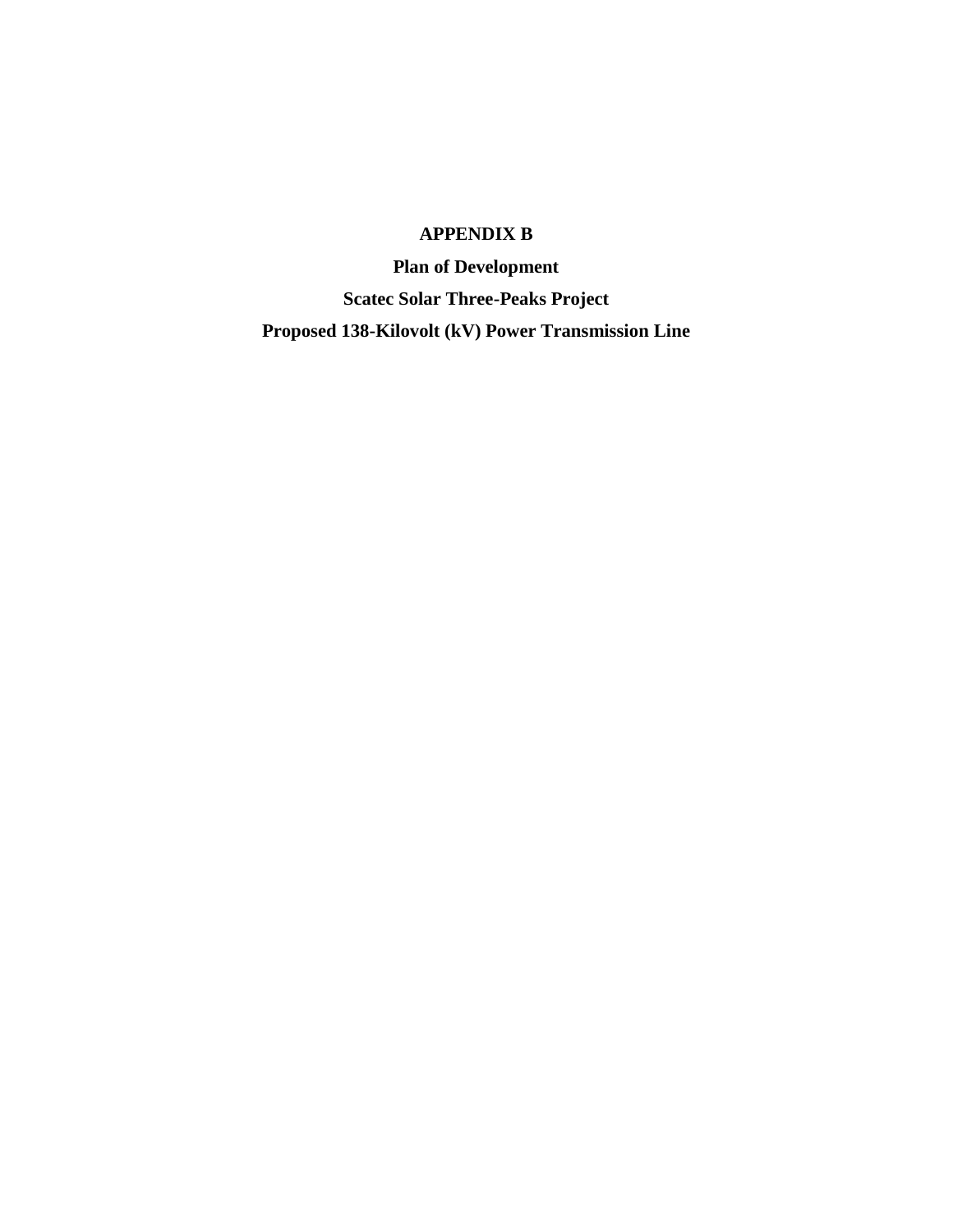## **APPENDIX C**

**Additional Supporting Documentation**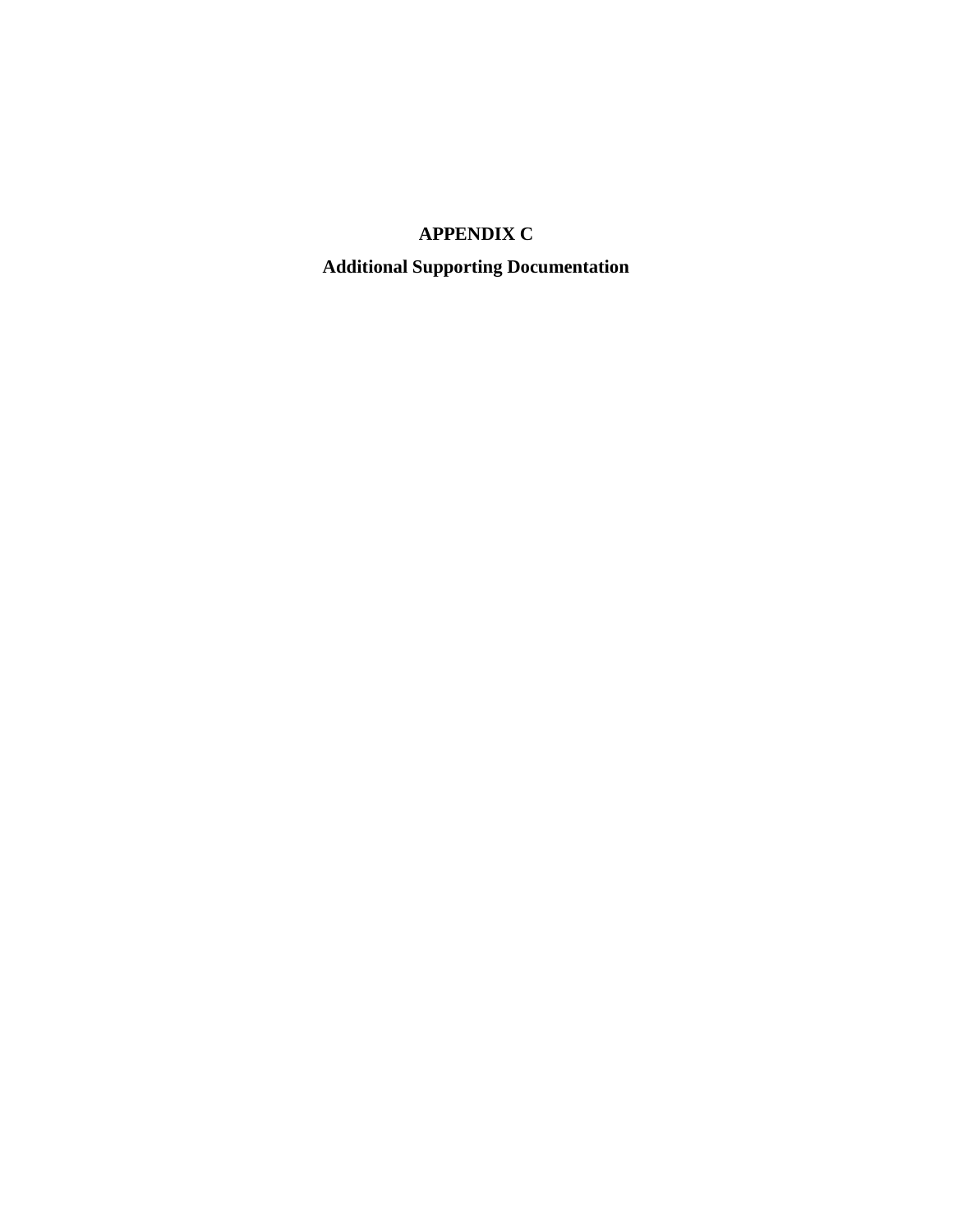#### *LIVESTOCK GRAZING*

The project area is within an active grazing allotment, the Upper Horse Hollow Allotment. The allotment is on 7,735 acres of BLM-administered land and 7,474 acres of private land for a total of 15,209 acres. It has a total of 843 active Animal Unit Months (AUMs).

The Upper Horse Hollow Allotment has 420 sheep authorized from January 1 through March 31; 170 cattle authorized from November 1 through January 31; and 85 cattle authorized from February 1 through February 28 on an annual basis. The allotment has a seven pasture rotation to ensure that each pasture receives rest during the critical growing period. Other than fencing, there are no improvements to the allotment (i.e., watering facilities; personal communication, Jeffrey Reese 2015).

The proposed ROW and power line would be in the Upper Horse Hollow Allotment. However, livestock operations would not be substantially impacted and construction of the power line would affect only a small amount of forage (approximately 18.18 acres out of 15,209 acres in the allotment, or 0.12 percent). This amounts to 1.01 AUMs out of the 843 available on the allotment, which would not result in a reduction of any federal grazing permit. There would be a slight short-term increase in the potential for vehicle/livestock collisions but this would be controlled by setting an appropriate speed limit on access roads. The applicant would coordinate construction activities with the livestock permittees to avoid conflicts with livestock operations.

The long-term reduction of acreage on the Upper Horse Hollow Allotment would be 0.022 acre or 0.00015 percent of the allotment. This amounts to 0.012 AUMs that would be lost; a longterm, negligible impact.

#### *SPECIAL STATUS ANIMAL SPECIES*

Management status, habitat requirements, and probability of occurrence for all special status species with the potential to occur in the Project Area are included in **Table C-1**. The Project Area does not provide habitat for any Threatened, Endangered, or Candidate species. The Three Peaks Utah prairie dog colony (*Cynomys parvidens*) is located within 5 miles of the Project Area, but would not be impacted by the Project.

Conservation, as applied to BLM sensitive species, is defined as the use of programs, plans, and management practices to reduce or eliminate threats affecting the status of the species, or improve the condition of the species' habitat on BLM administered lands. **Table C-1** below lists Utah BLM Sensitive Species with potential to occur in the Project Area.

| <b>Species</b>                                     | <b>Habitat Requirements</b>                                                                                                                                                         | <b>Probability of</b><br>Occurrence                                                         |
|----------------------------------------------------|-------------------------------------------------------------------------------------------------------------------------------------------------------------------------------------|---------------------------------------------------------------------------------------------|
| <b>Bald Eagle</b><br>(Haliaeetus<br>leucocephalus) | Winters throughout Utah. Large winter congregations are<br>typically associated with open water; however some<br>individuals may use upland habitats where carrion is<br>available. | May occur.<br>Individuals may<br>scavenge in the<br>Project Area in<br>winter/early spring. |

## <span id="page-29-0"></span>**Table C-1 Sensitive Animal Species with Potential to Occur in the Project Area**